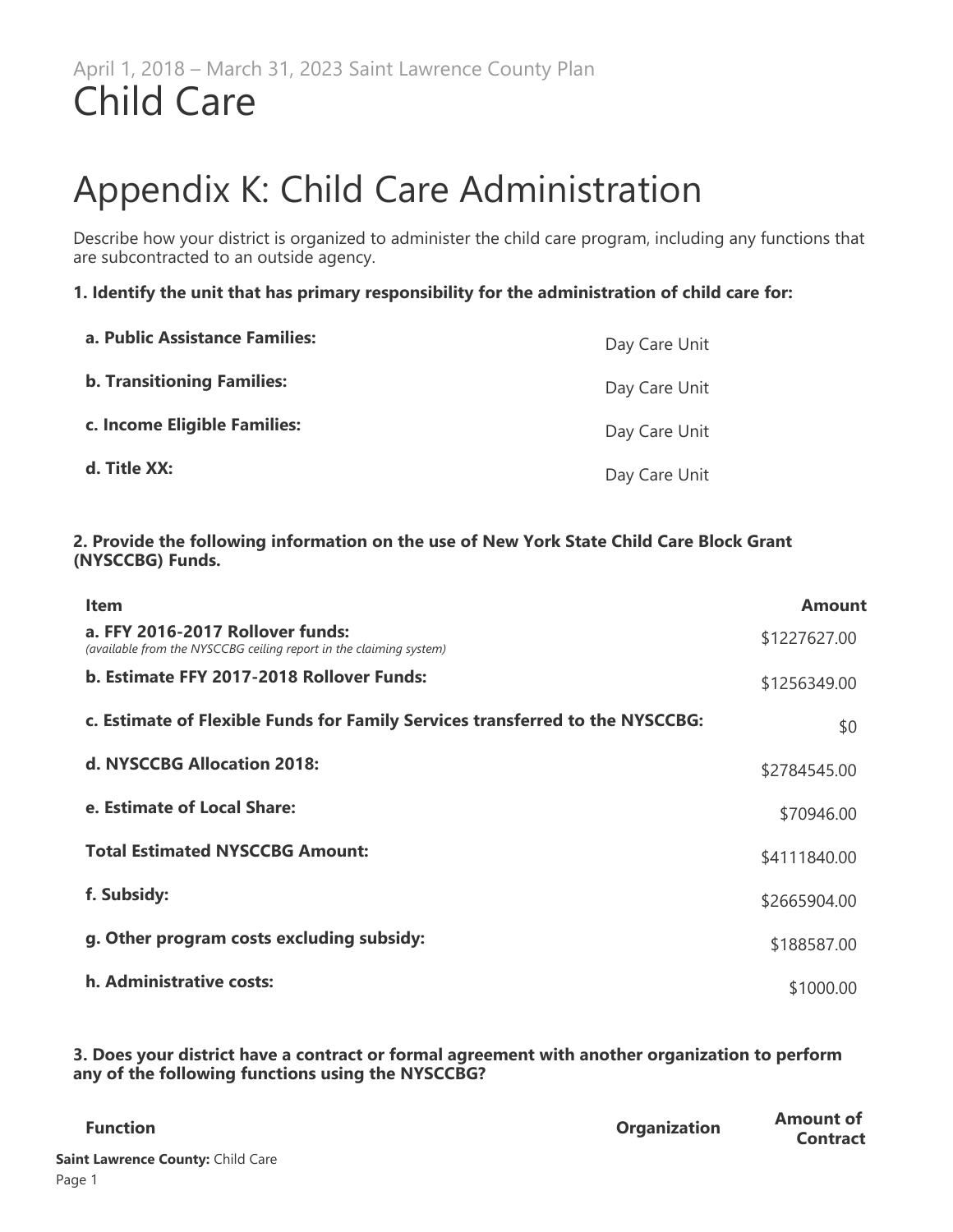| a. Subsidy eligibility screening                                                                                                                                               | \$ |
|--------------------------------------------------------------------------------------------------------------------------------------------------------------------------------|----|
| b. Determining if legally-exempt providers meet<br><b>OCFS-approved additional local standards</b><br>(must be noted in Appendix Q with the corresponding additional standard) | \$ |
| c. Assistance in locating care                                                                                                                                                 | \$ |
| d. Child care information systems                                                                                                                                              | \$ |
| e. Payment processing                                                                                                                                                          | \$ |
| f. Other<br>Please specify function:                                                                                                                                           | \$ |

### Appendix L: Other Eligible Families if Funds are Available

Listed below are the optional categories of eligible families that your district can include as part of its County Plan. Select any categories your district wants to serve using the NYSCCBG funds and describe any limitations associated with the category.

| <b>Optional Categories</b>                                                                                                                                                     | <b>Option</b>                             | <b>Limitations</b>                                                                     |
|--------------------------------------------------------------------------------------------------------------------------------------------------------------------------------|-------------------------------------------|----------------------------------------------------------------------------------------|
| 1. Public Assistance (PA) families participating in an<br>approved activity in addition to their required work<br>activity.                                                    | $\odot$<br>Yes<br>◯<br><b>No</b>          | No limitations                                                                         |
| 2. PA families or families with incomes up to 200% of the State Income Standard when child care<br>services are needed for the child to be protected because the caretaker is: |                                           |                                                                                        |
| a) participating in an approved substance abuse<br>treatment program                                                                                                           | $\odot$<br>Yes<br>∩<br><b>No</b>          | No limitations                                                                         |
| b) homeless                                                                                                                                                                    | $\odot$<br>Yes<br>$\bigcirc$<br><b>No</b> | No limitations                                                                         |
| c) a victim of domestic violence and participating in<br>an approved activity                                                                                                  | $\odot$<br>Yes<br>()<br><b>No</b>         | No limitations                                                                         |
| d) in an emergency situation of short duration                                                                                                                                 | $\odot$<br>Yes<br>○<br><b>No</b>          | The emergency and need for<br>care must be reviewed by the<br>case manager/supervisor. |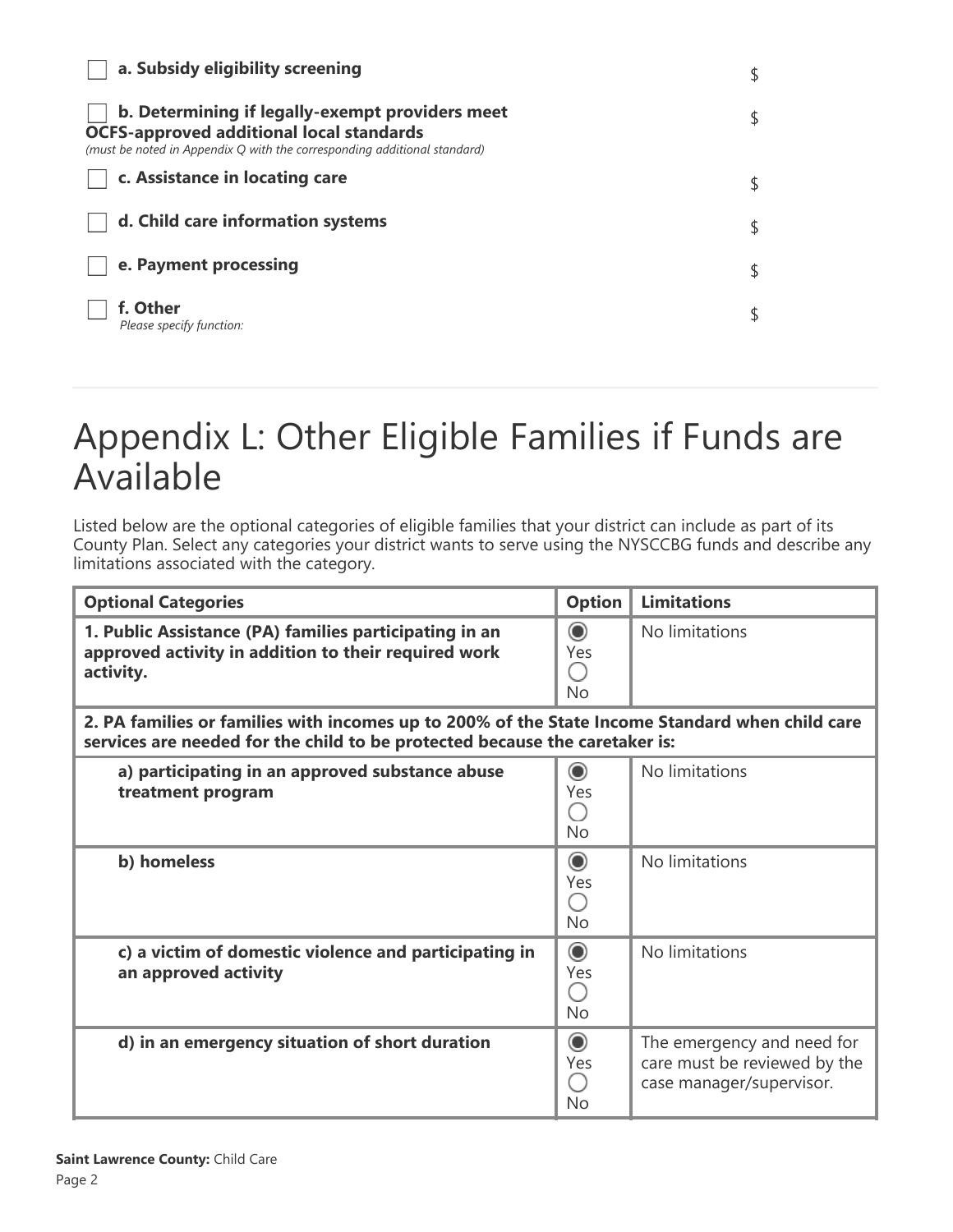| 3. Families with an open child protective services case<br>when child care is needed to protect the child.                                                                                                                                                                                                                                                                         | $\odot$<br>Yes<br>∩<br><b>No</b> | Recommendation needs to<br>be received from CPS<br>caseworker and approved by<br>CPS supervisory staff<br>verifying care is necessary in<br>circumstance.                  |
|------------------------------------------------------------------------------------------------------------------------------------------------------------------------------------------------------------------------------------------------------------------------------------------------------------------------------------------------------------------------------------|----------------------------------|----------------------------------------------------------------------------------------------------------------------------------------------------------------------------|
| 4. Families with incomes up to 200% of the State Income Standard when child care services are<br>needed for the child to be protected because the child's caretaker:                                                                                                                                                                                                               |                                  |                                                                                                                                                                            |
| a) is physically or mentally incapacitated                                                                                                                                                                                                                                                                                                                                         | $\odot$<br>Yes<br>О<br><b>No</b> | With proper documentation<br>and at the discretion of the<br>case manager/supervisor                                                                                       |
| b) has family duties away from home                                                                                                                                                                                                                                                                                                                                                | $\odot$<br>Yes<br>O<br><b>No</b> | With proper documentation<br>and at the discretion of the<br>case manager/supervisor                                                                                       |
| 5. Families with incomes up to 200% of the State Income<br>Standard when child care services are needed for the<br>child's caretaker to actively seek employment for a<br>period up to six months. Child care services will be<br>available only for the portion of the day the family is<br>able to document is directly related to the caretaker<br>engaging in such activities. | $\odot$<br>Yes<br>O<br><b>No</b> | Documentation with proof of<br>arrival and departure times,<br>date, contact person; with<br>original signature and dated.<br>Five hours per week for up to<br>thirty days |
| 6. PA families where a sanctioned parent or caretaker<br>relative is participating in unsubsidized employment,<br>earning wages at a level equal to or greater than the<br>minimum amount under law.                                                                                                                                                                               | $\odot$<br>Yes<br>O<br><b>No</b> | No limitations                                                                                                                                                             |
| 7. Families with incomes up to 200% of the State Income Standard when child care services are<br>needed for the child's caretaker to participate in:                                                                                                                                                                                                                               |                                  |                                                                                                                                                                            |
| a) a public or private educational facility providing a<br>standard high school curriculum offered by or<br>approved by the local school district                                                                                                                                                                                                                                  | $\odot$<br>Yes<br>O<br>No        | No limitations                                                                                                                                                             |
| b) an education program that prepares an individual<br>to obtain a NYS High School equivalency diploma                                                                                                                                                                                                                                                                             | $\odot$<br>Yes<br>O<br>No        | No limitations                                                                                                                                                             |
| c) a program providing basic remedial education in<br>the areas of reading, writing, mathematics, and oral<br>communications for individuals functioning below<br>the ninth month of the eighth-grade level                                                                                                                                                                        | $\odot$<br>Yes<br>O<br>No        | No limitations                                                                                                                                                             |
| d) a program providing literacy training designed to<br>help individuals improve their ability to read and<br>write                                                                                                                                                                                                                                                                | $\odot$<br>Yes<br>O<br>No        | No limitations                                                                                                                                                             |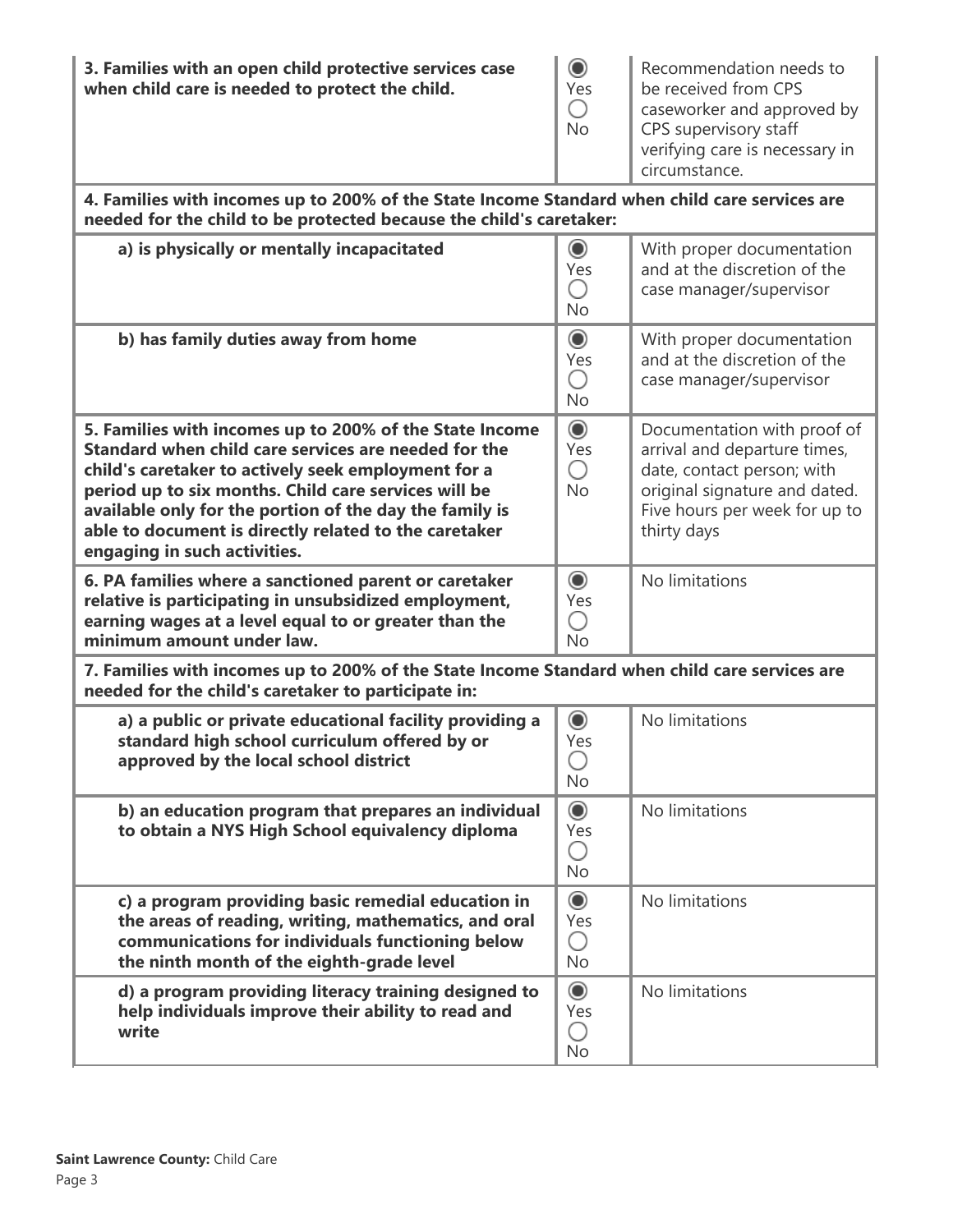| e) an English as a second language (ESL)<br>instructional program designed to develop skills in<br>listening, speaking, reading, and writing the English<br>language for individuals whose primary language is<br>other than English                                                                                                                                                                                                                                                                                                                                                                                        | $\circledcirc$<br>Yes<br>O<br><b>No</b> | No limitations                                                                   |
|-----------------------------------------------------------------------------------------------------------------------------------------------------------------------------------------------------------------------------------------------------------------------------------------------------------------------------------------------------------------------------------------------------------------------------------------------------------------------------------------------------------------------------------------------------------------------------------------------------------------------------|-----------------------------------------|----------------------------------------------------------------------------------|
| f) a two-year full-time degree granting program at a<br>community college, a two-year college, or an<br>undergraduate college with a specific vocational<br>goal leading to an associate's degree or certificate<br>of completion                                                                                                                                                                                                                                                                                                                                                                                           | $\odot$<br>Yes<br>Ο<br><b>No</b>        | Limited to five academic<br>semesters and must maintain<br>a GPA of at least 2.0 |
| g) a training program, which has a specific<br>occupational goal and is conducted by an institution<br>other than a college or university that is licensed or<br>approved by the State Education Department                                                                                                                                                                                                                                                                                                                                                                                                                 | $\circledcirc$<br>Yes<br>O<br><b>No</b> | No limitations                                                                   |
| h) a prevocational skill training program such as a<br>basic education and literacy training program                                                                                                                                                                                                                                                                                                                                                                                                                                                                                                                        | $\odot$<br>Yes<br>O<br><b>No</b>        | No limitations                                                                   |
| i) a demonstration project designed for vocational<br>training or other project approved by the<br><b>Department of Labor</b>                                                                                                                                                                                                                                                                                                                                                                                                                                                                                               | $\odot$<br>Yes<br>O<br><b>No</b>        | No limitations                                                                   |
| <b>Note:</b> The caretaker must complete the selected programs<br>listed within 30 consecutive calendar months. The<br>caretaker cannot enroll in more than one program.                                                                                                                                                                                                                                                                                                                                                                                                                                                    |                                         |                                                                                  |
| 8. PA recipients or low-income families with incomes up<br>to 200% of the State Income Standard who are<br>satisfactorily participating in a two-year program other<br>than one with a specific vocational sequence (leading to<br>an associate's degree or certificate of completion and<br>that is reasonably expected to lead to an improvement<br>in the caretaker's earning capacity) as long as the<br>caretaker is also working at least 17 <sup>1</sup> / <sub>2</sub> hours per week.<br>The caretaker must demonstrate his or her ability to<br>successfully complete the course of study.                        | $\circledcirc$<br>Yes<br>O<br><b>No</b> | The caretaker must<br>demonstrate that they are<br>regularly attending classes.  |
| 9. PA recipients or low-income families with incomes up<br>to 200% of the State Income Standard who are<br>satisfactorily participating in a two-year college or<br>university program (other than one with a specific<br>vocational sequence) leading to an associate's degree or<br>a certificate of completion that is reasonably expected to<br>lead to an improvement in the caretaker's earning<br>capacity as long as the caretaker is also working at least<br>17 <sup>1</sup> / <sub>2</sub> hours per week. The caretaker must demonstrate<br>his or her ability to successfully complete the course of<br>study. | $\circledcirc$<br>Yes<br>O<br><b>No</b> | No limitations                                                                   |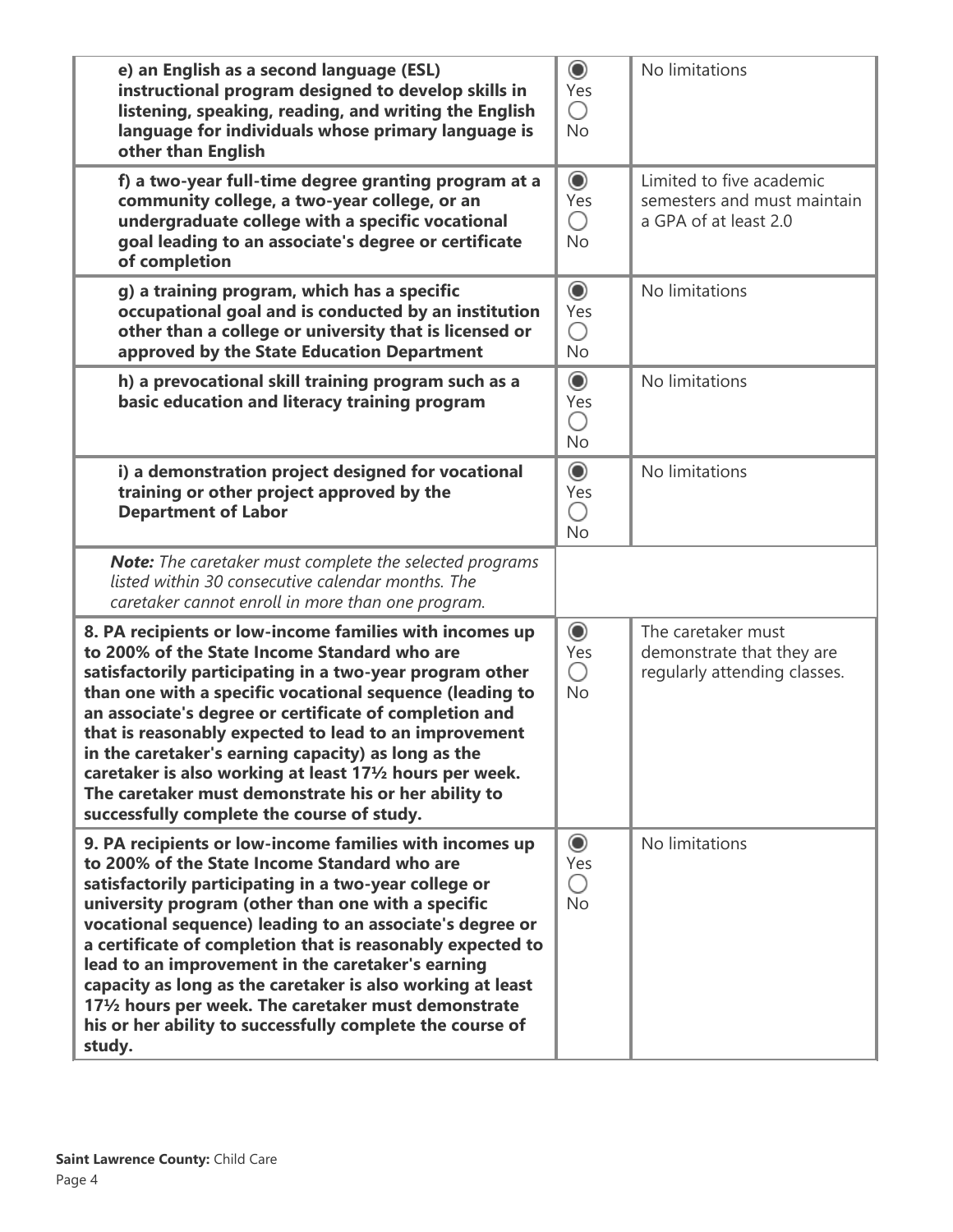| 10. PA recipients or low-income families with incomes<br>up to 200% of the State Income Standard who are<br>satisfactorily participating in a four-year college or<br>university program leading to a bachelor's degree and<br>that is reasonably expected to lead to an improvement<br>in the caretaker's earning capacity as long as the<br>caretaker is also working at least 17 <sup>1</sup> / <sub>2</sub> hours per week.<br>The caretaker must demonstrate his or her ability to<br>successfully complete the course of study.                                                          | $\odot$<br>Yes<br>( )<br><b>No</b>                                         | Need to maintain at GPA of<br>at least 2.0 |
|------------------------------------------------------------------------------------------------------------------------------------------------------------------------------------------------------------------------------------------------------------------------------------------------------------------------------------------------------------------------------------------------------------------------------------------------------------------------------------------------------------------------------------------------------------------------------------------------|----------------------------------------------------------------------------|--------------------------------------------|
| 11. Families with incomes up to the 200% of the State<br>Income Standard when child care services are needed for<br>the child's caretaker to participate in a program to train<br>workers in an employment field that currently is or is<br>likely to be in demand in the future, if the caretaker<br>documents that he or she is a dislocated worker and is<br>currently registered in such a program, provided that<br>child care services are only used for the portion of the<br>day the caretaker is able to document is directly related<br>to the caretaker engaging in such a program. | $\odot$<br>Yes<br>$\left(\begin{array}{c} \end{array}\right)$<br><b>No</b> | No limitations                             |

### Appendix M #1: Reasonable Distance, Recertification Period, Family Share, Very Low Income, Federal and Local Priorities

### **I. Reasonable Distance**

Define "reasonable distance" based on community standards for determining accessible child care.

1. The following defines "reasonable distance":

20 miles one way

2. Describe any steps/consultations made to arrive at your definition:

Discussion with staff members from Department of Social Services. Distance is determined by the distance from child care to the activity. Extension to travel time is available with written request and verification of actual travel time.

### **II. Recertification Period**

### **The district's recertification period for low income child care cases is every:**

Six months

 $\bigcirc$  Twelve months

### **III. Family Share**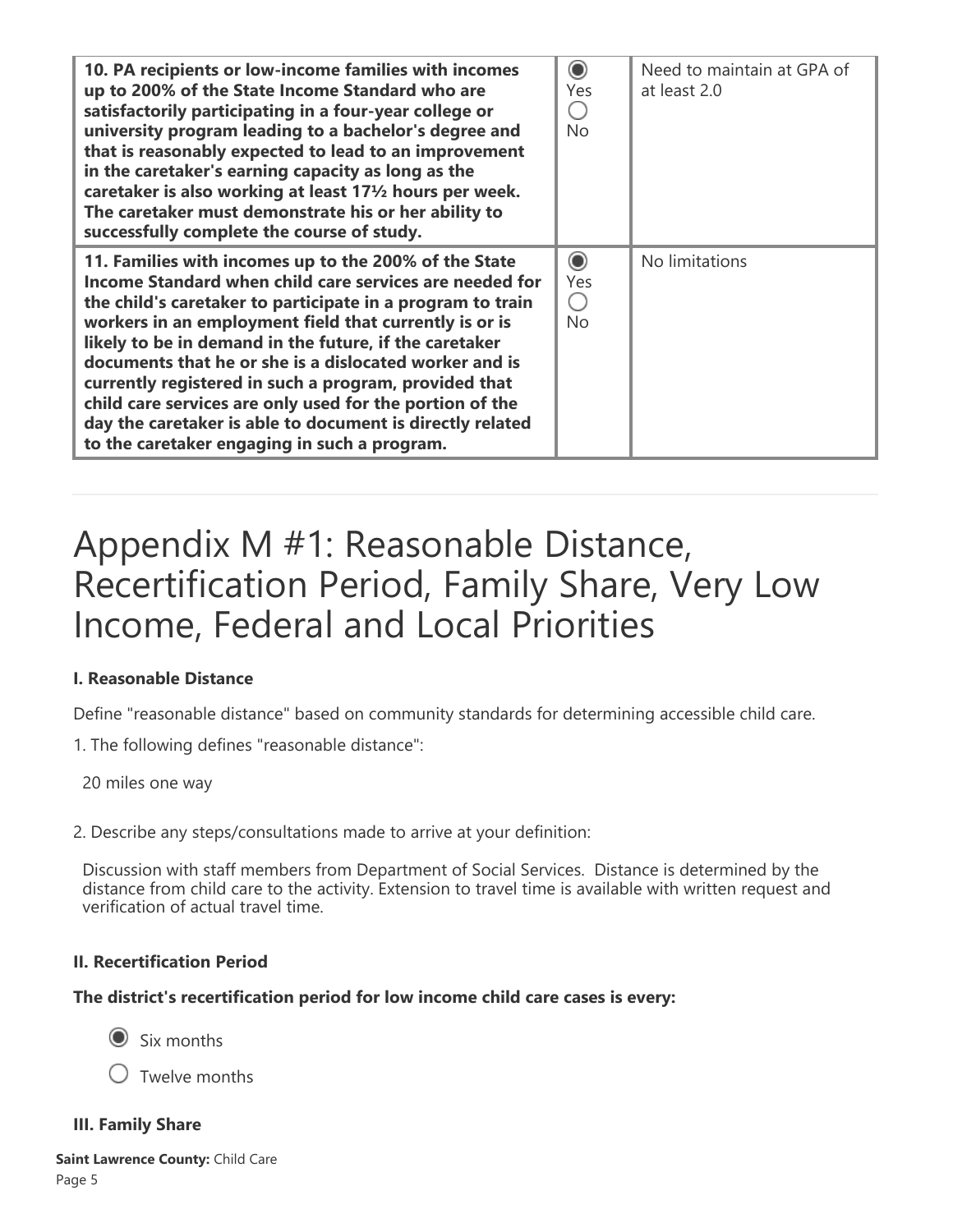"Family Share" is the weekly amount paid towards the costs of the child care services by the child's parent or caretaker. Your district must select a family share percentage from 10% to 35% to use in calculating the amount of family share. The weekly family share of child care costs is calculated by applying the family share percentage against the amount of the family's annual gross income that is in excess of the State Income Standard divided by 52.

Family Share Percentage selected by the district:

15 %

*Note: The family share percentage selected here must match the percentage entered in the Program Matrix in the Welfare Management System (WMS).*

### **IV. Very Low Income**

Define "very low income" as it is used in determining priorities for child care benefits.

"Very Low Income" is defined as **200%** of the State Income Standard.

### **V. Federal and Local Priorities**

1. The district must rank the federally mandated priorities. Cases that are ranked 1 have the highest priority for receiving child care assistance. These rankings apply to case closings and case openings.

**a. Very low income as defined in Section IV:**

| Rank 1 |
|--------|
| Rank 2 |
| Rank 3 |

**b. Families with incomes up to 200% of the State Income Standard that have a child with special needs and a need for child care:**

 $\bigcup$  Rank 1  $\bigcirc$  Rank 2  $\odot$  Rank 3

**c. Families with incomes up to 200% of the State Income Standard that are experiencing homelessness:**

| Rank 1 |
|--------|
| Rank 2 |
| Rank 3 |

### **2. Does the district have local priorities?**

| es |
|----|
|    |

If yes, list them below and rank beginning with Rank 4.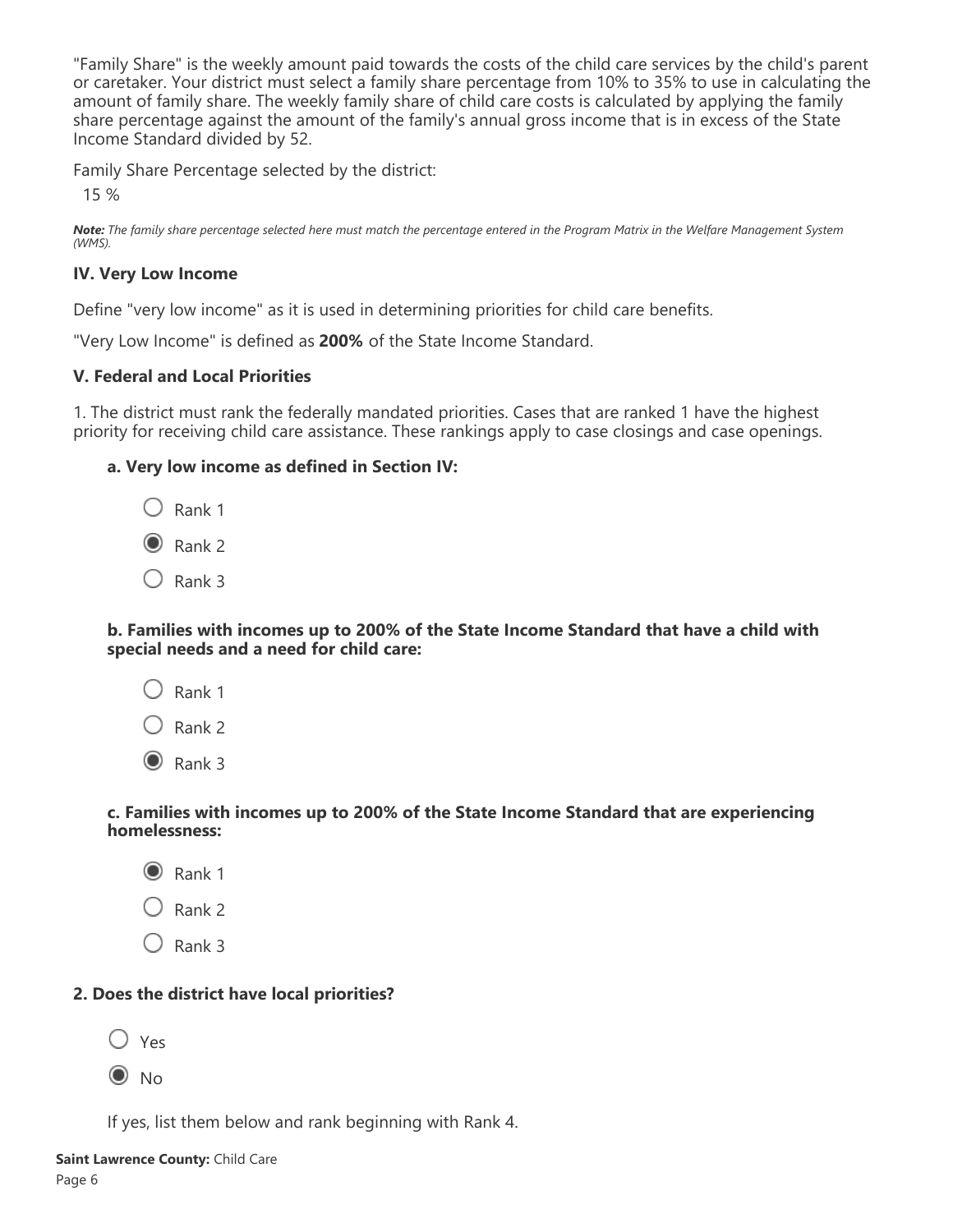## Appendix M #2: Case Openings, Case Closings, and Waiting List

### **I. Case Openings When Funds Are Limited**

If a social services district does not have sufficient funds to provide child care services to all families who are applying, the district may decide to open certain categories of families as funds become available. The district must open federal priorities first. If the district identified local priorities, they must be opened next. **After the federal and local priorities,** identify the basis upon which the district will open cases if funds become available. Select one of the options listed below and describe the process for opening.

1. Open cases based on **FIRST COME, FIRST SERVED**.

2. Open cases based on **INCOME**.

### **If opening based on income…**

The district will open cases starting from the lowest income to the highest income.

 $\bigcirc$  The district will open cases based on income bands, starting from the lowest income band to the highest income band.

If using income bands, list the bands, starting from the one that will be opened first:

3. Open cases based on **CATEGORY OF FAMILY**.

4. Open cases based on **INCOME** *AND* **CATEGORY OF FAMILY**.

5. Open cases based on **OTHER CRITERIA**.

### **II. Case Closings When Sufficient Funds Are Not Available**

If a social services district does not have sufficient funds to continue to provide child care assistance to all families in its current caseload, the district may decide to discontinue child care assistance to certain categories of families. The district must close federal priorities last. If the district identified local priorities, they must be closed next to last. **After the federal and local priorities,** describe the basis upon which the district will close cases if sufficient funds are not available.

**If no priorities are established beyond the federally mandated priorities** and all funds are committed, case closings for families that are not eligible under a child care guarantee and are not under a federally mandated priority must be based on the length of time they have received services (must choose #1 below).

Select one of the options listed below and describe the process for closing.



2. Close cases based on **INCOME**.

### **If closing based on income…**

The district will close cases starting from the highest income to the lowest income.

**Saint Lawrence County:** Child Care

Page 7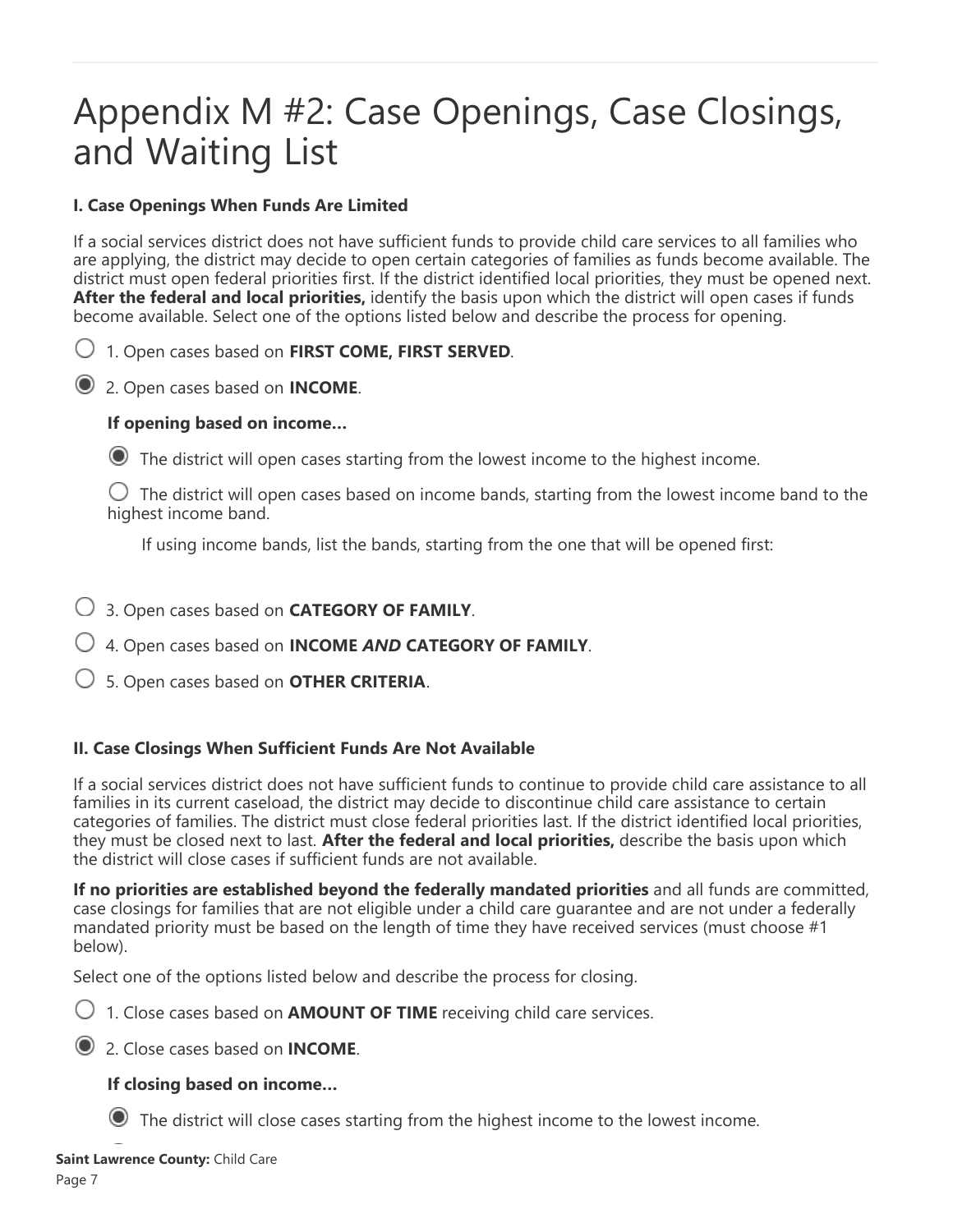$\bigcirc$  The district will close cases based on income bands, starting from the highest income band to the lowest income band.

If using income bands, list the bands, starting from the one that will be closed first:

- 3. Close cases based on **CATEGORY OF FAMILY**.
- 4. Close cases based on **INCOME** *AND* **CATEGORY OF FAMILY**.
- 5. Close cases based on **OTHER CRITERIA**.

### **III. Waiting List**

The district will establish a waiting list when there are not sufficient funds to open all eligible cases.



Yes

### Appendix M #3: Fraud and Abuse Control Activities and Inspections

### **I. Fraud and Abuse Control Activities**

1. Describe below the criteria the district will use to determine which child care subsidy applications suggest a higher than acceptable risk for fraudulent or erroneous child care subsidy payments in addition to procedures for referring such applications to the district's front-end detection system.

The district will use the FEDS Plan completed by Liz Thomas of the Fraud Unit.

FEDS Indicators:

- 1. Application is inconsistent with prior case information
- 2. Prior history of denial, case closing or overpayment resulting from an investigation
- 3. Landlord does not verify household composition or provides information inconsistent with application
- 4. No absent parent information or information is inconsistent with application
- 5. Child Care Provider lives in the same household as child
- 6. Self-employment of paid off the books or odd jobs for cash

2. Describe the sampling methodology used to determine which cases will require verification of an applicant's or recipient's continued need for child care, including, as applicable, verification of participation in employment, education, or other required activities.

*The district cannot use criteria such as the age of provider, the gender of provider, a post office box address, or evidence that the child lives in the same residence as the provider as indicators in drawing the sample.*

St. Lawrence County has a 6-month recertification process and looks at 100% of the low income cases and verifies the continued need for child care by obtaining pay stubs, statements from employers, and school schedules.

**Saint Lawrence County:** Child Care

Page 8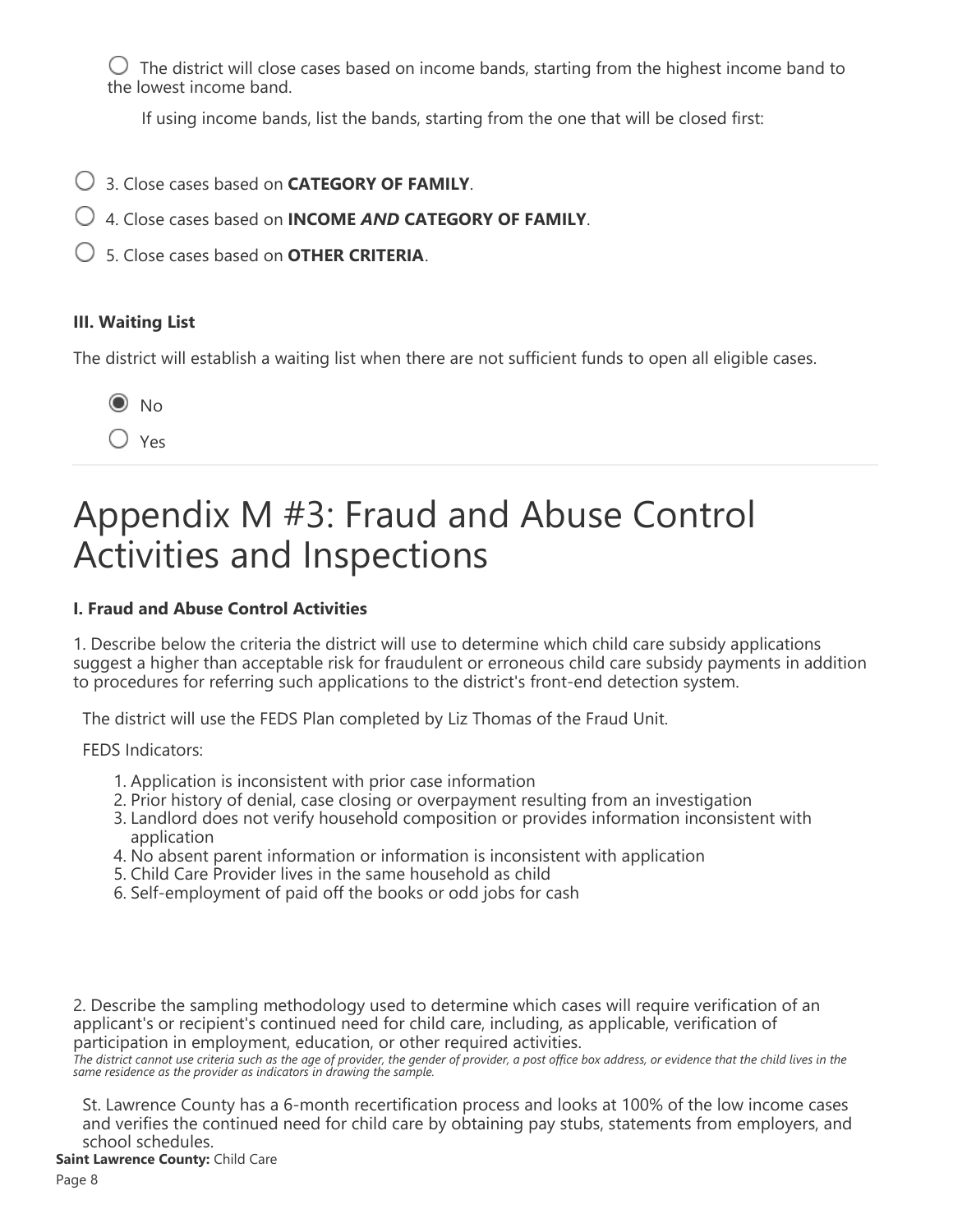3. Describe the sampling methodology used to determine which providers of subsidized child care services will be reviewed for the purpose of comparing the child care provider's attendance forms for children receiving subsidized child care services with any Child and Adult Care Food Program inspection forms to verify that child care was actually provided on the days listed on the attendance forms.

St. Lawrence County has child care providers that participate in CACFP (the actual number fluctuates as new providers participate and others leave CACFP). The Child Care Council has agreed to randomly select eight providers per quarter; if the provider has previously been selected or does not care for subsidized children they will not be included in the sample. The Child Care Council will determine the last time a CACFP inspection was completed and the subsidized children seen at that inspection. The subsidized children's name will be compared with the subsidy attendance forms submitted by the provider, to the district, to verify that child care was actually provided on the days listed on the attendance forms. The council will give the results to the district. The district will follow up with any inconsistencies.

### **II. Inspections of Child Care Provider Records and Premises**

The district may choose to make announced or unannounced inspections of the records and premises of any provider/program that provides child care for subsidized children to determine if the child care provider is in compliance with applicable laws and regulations and any additional requirements imposed on such a provider by the social services district per 18 NYCRR §415.4(h)(3).

The district has the right to make inspections *prior to subsidized children receiving care* of any child care provider, including care in a home, to determine whether the child care provider is in compliance with applicable laws and regulations and any additional requirements imposed on such a provider by the district.

The district must report violations of regulations as follows:

- 1. Violations by a licensed or registered child care provider must be reported to the applicable Office of Children and Families (OCFS) Regional Office.
- 2. Violations by an enrolled or enrolling legally-exempt child care provider must be reported to the applicable Enrollment Agency.

### **Does the district choose to make inspections of such child care providers/programs?**

 $\odot$  No.

 $\bigcirc$  Yes. Provide the details of your inspections plan below.

### **The following** *types* **of subsidized child care providers/programs are subject to this requirement:**

|  | $\perp$ Legally-Exempt Child Care |  |
|--|-----------------------------------|--|
|  |                                   |  |

 $\Box$  In-Home

Family Child Care



 $\Box$  Group programs not operating under the auspices of another government agency

Group programs operating under the auspices of another government agency

 **Licensed or Registered Child Care**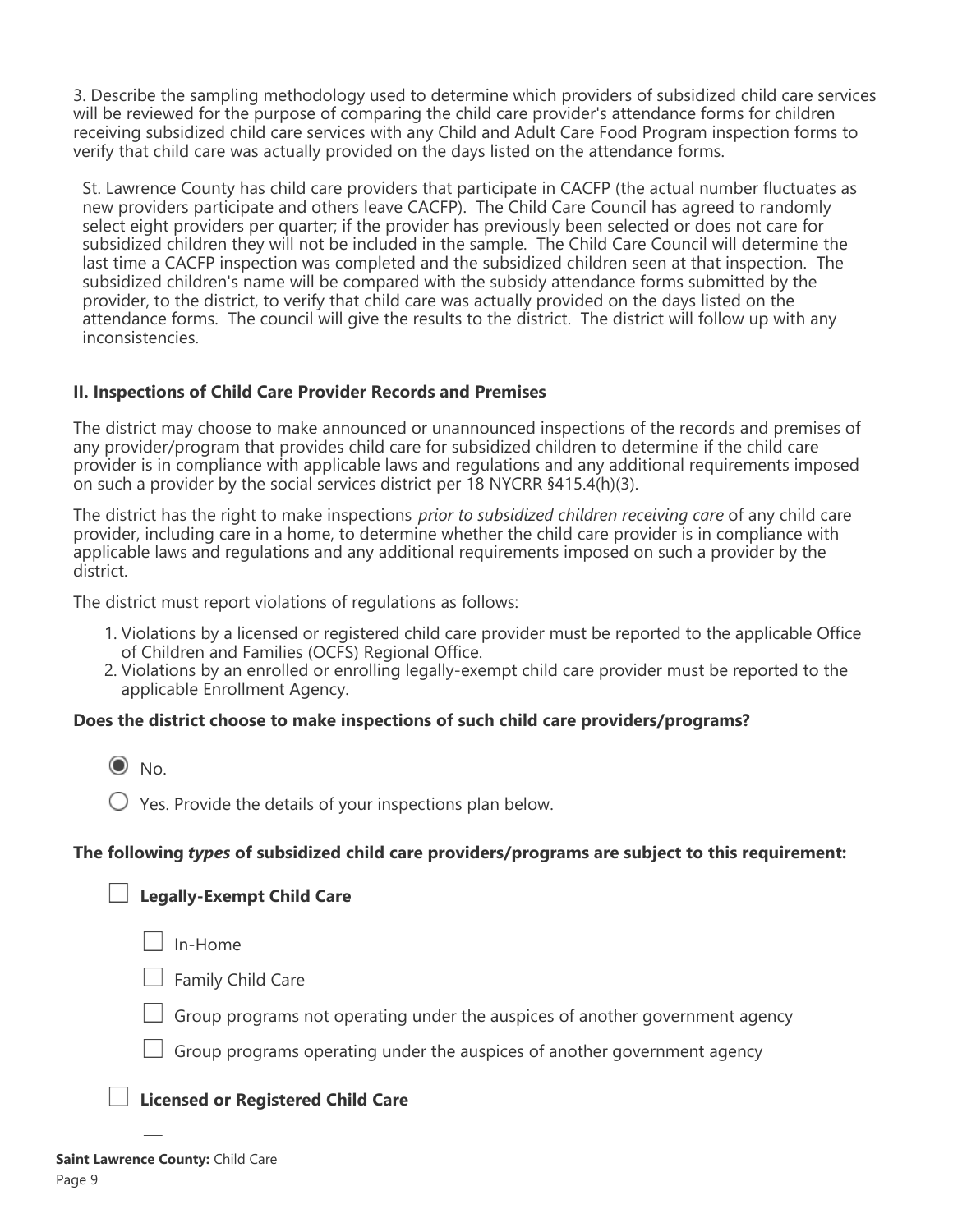| <b>Family Day Care</b> |  |
|------------------------|--|
|------------------------|--|

Registered School-Age Child Care

Group Family Day Care

Day Care Centers

Small Day Care Centers

# Appendix N: District Options

Districts have some flexibility to administer their child care subsidy programs to meet local needs. Districts must complete Question I below. Note that all districts must complete the differential payment rate table in Appendix T.

### **I. The district selects:**

 $\bigcirc$  None of the options below

### **II. Districts must check the options that will be included in the district's county plan and complete the appropriate appendix for any option checked below.**

1. The district has chosen to establish funding set-asides for NYSCCBG (complete Appendix O).

 2. The district has chosen to use Title XX funds for the provision of child care services (complete Appendix P).

|  |              |  |  |  |  |  |  | $\Box$ 3. The district has chosen to establish additional local standards for child care providers (complete |  |  |
|--|--------------|--|--|--|--|--|--|--------------------------------------------------------------------------------------------------------------|--|--|
|  | Appendix Q). |  |  |  |  |  |  |                                                                                                              |  |  |

|  |              |  |  |  |  |  | 4. The district has chosen to make payments to child care providers for absences (complete |  |
|--|--------------|--|--|--|--|--|--------------------------------------------------------------------------------------------|--|
|  | Appendix R). |  |  |  |  |  |                                                                                            |  |

|  |              |  |  |  |  |  |  | 5. The district has chosen to make payments to child care providers for program closures (complete |  |  |
|--|--------------|--|--|--|--|--|--|----------------------------------------------------------------------------------------------------|--|--|
|  | Appendix S). |  |  |  |  |  |  |                                                                                                    |  |  |

|              |  |  |  | $\Box$ 6. The district has chosen to pay for transportation to and from a child care provider (complete |  |
|--------------|--|--|--|---------------------------------------------------------------------------------------------------------|--|
| Appendix T). |  |  |  |                                                                                                         |  |

|  |  | $\Box$ 7. The district has chosen to pay a differential rate for licensed or registered child care providers that |  |  |
|--|--|-------------------------------------------------------------------------------------------------------------------|--|--|
|  |  | have been accredited by a nationally recognized child care organization (complete Appendix T).                    |  |  |

|  |  |  |                                                                             |  |  |  | 8. The district has chosen to pay a differential rate above the required 5% minimum differential rate |  |
|--|--|--|-----------------------------------------------------------------------------|--|--|--|-------------------------------------------------------------------------------------------------------|--|
|  |  |  | for child care services during non-traditional hours (complete Appendix T). |  |  |  |                                                                                                       |  |

|  |  |  | $\Box$ 9. The district has chosen to pay a differential rate for child care providers caring for children |  |  |
|--|--|--|-----------------------------------------------------------------------------------------------------------|--|--|
|  |  |  | experiencing homelessness above the required minimum differential rate (complete Appendix T).             |  |  |

|  | $\Box$ 10. The district has chosen to pay a differential rate in excess of the 25% maximum differential rate for |
|--|------------------------------------------------------------------------------------------------------------------|
|  | child care providers that qualify for multiple differential rates to allow sufficient access to child care       |
|  | providers or services within the district (complete Appendix T).                                                 |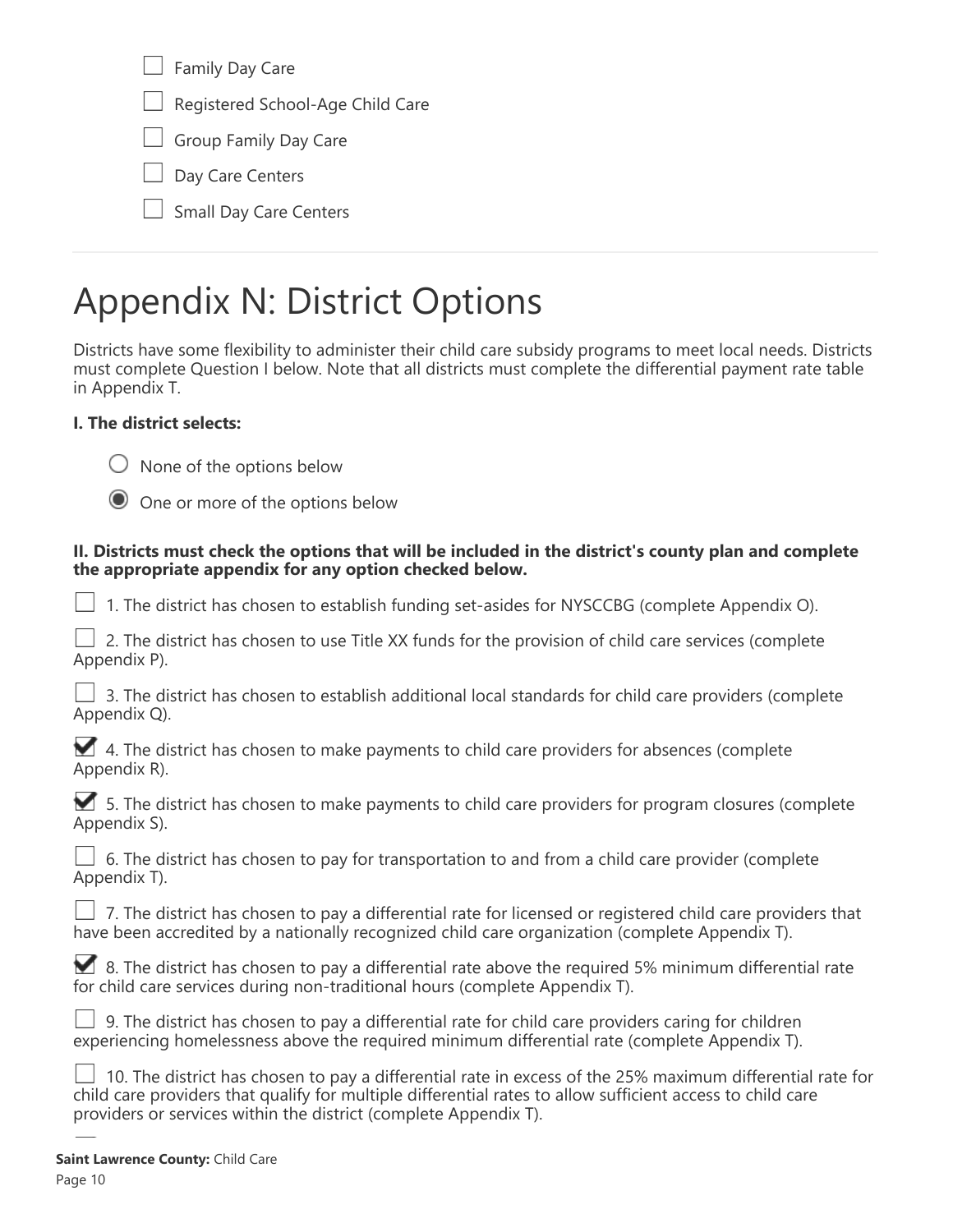11. The district has chosen to pay up to 75% of the enhanced market rate for legally-exempt family and in-home child care providers who have completed 10 hours of training, which has been verified by the Legally-Exempt Caregiver Enrollment Agency (complete Appendix T).

12. The district has chosen to pay for child care services while a caretaker who works the second or third shift sleeps (complete Appendix T).

 $\blacksquare$  13. The district has chosen to make payments to child care providers who provide child care services exceeding 24 consecutive hours (complete Appendix U).

14. The district has chosen to include 18-, 19- or 20-year-olds in the Child Care Services Unit (complete Appendix U).

 15. The district requests a waiver from one or more regulatory provisions. Waivers are limited to those regulatory standards that are not specifically included in law (complete Appendix U).

16. The district has chosen to pay for breaks in activity for low income families (non-public assistance families) (complete Appendix U).

 $\Box$  17. The district has chosen to use local equivalent(s) of OCFS required form(s). Prior to using a local equivalent form the district must obtain OCFS, Division of Child Care Services (DCCS) written approval. **Any previous approvals for local equivalent forms will not be carried forward into this county plan. Therefore, any local equivalent forms a district wishes to establish or renew must be included in this plan and will be subject to review and approval by OCFS.**

List below the names and attach copies of the local equivalent form(s) that the district would like to use.

18. The district elects to use the OCFS-6025, Application for Child Care Assistance. The local district may add the district name and contact information to the form.

# Appendix O: Funding Set-Asides

### I. Total NYSCCBG Block Grant Amount, Including Local Funds

| <b>Category</b>                    | <b>Amount</b> |
|------------------------------------|---------------|
|                                    |               |
|                                    |               |
|                                    |               |
|                                    |               |
|                                    |               |
| <b>Total Set-Asides (NYSCCBG):</b> |               |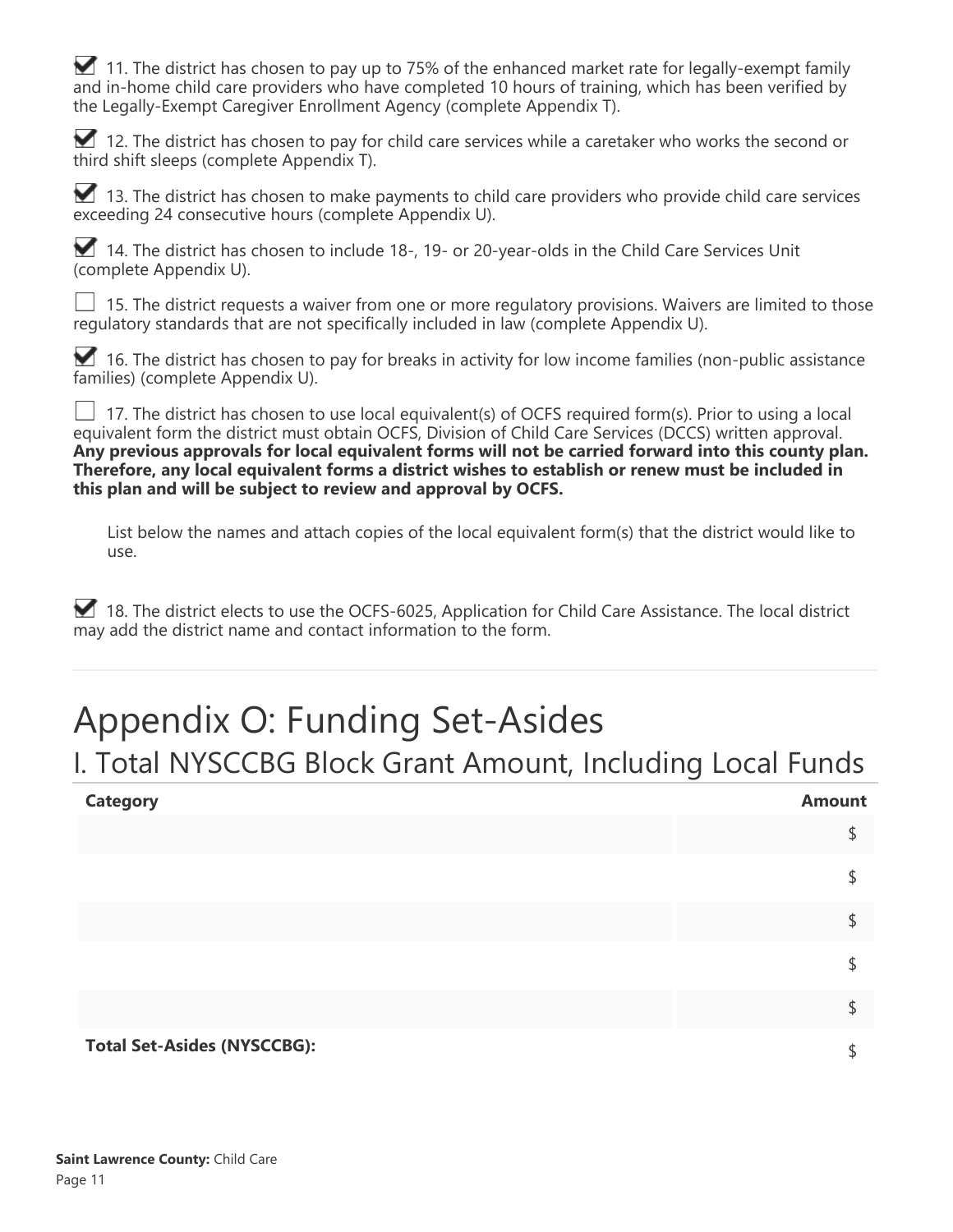### Describe the rationale behind specific set-aside amounts from the NYSCCBG (e.g., estimated number of children) for each category.

Category:

Description:

Category:

Description:

Category:

Description:

Category:

Description:

II. The following amounts are set aside for specific priorities from the Title XX block grant:

| <b>Category</b>                     | <b>Amount</b> |
|-------------------------------------|---------------|
|                                     |               |
|                                     |               |
|                                     |               |
| <b>Total Set-Asides (Title XX):</b> |               |

Describe the rationale behind specific amounts set aside from the Title XX block grant (e.g., estimated number of children) for each category.

Category: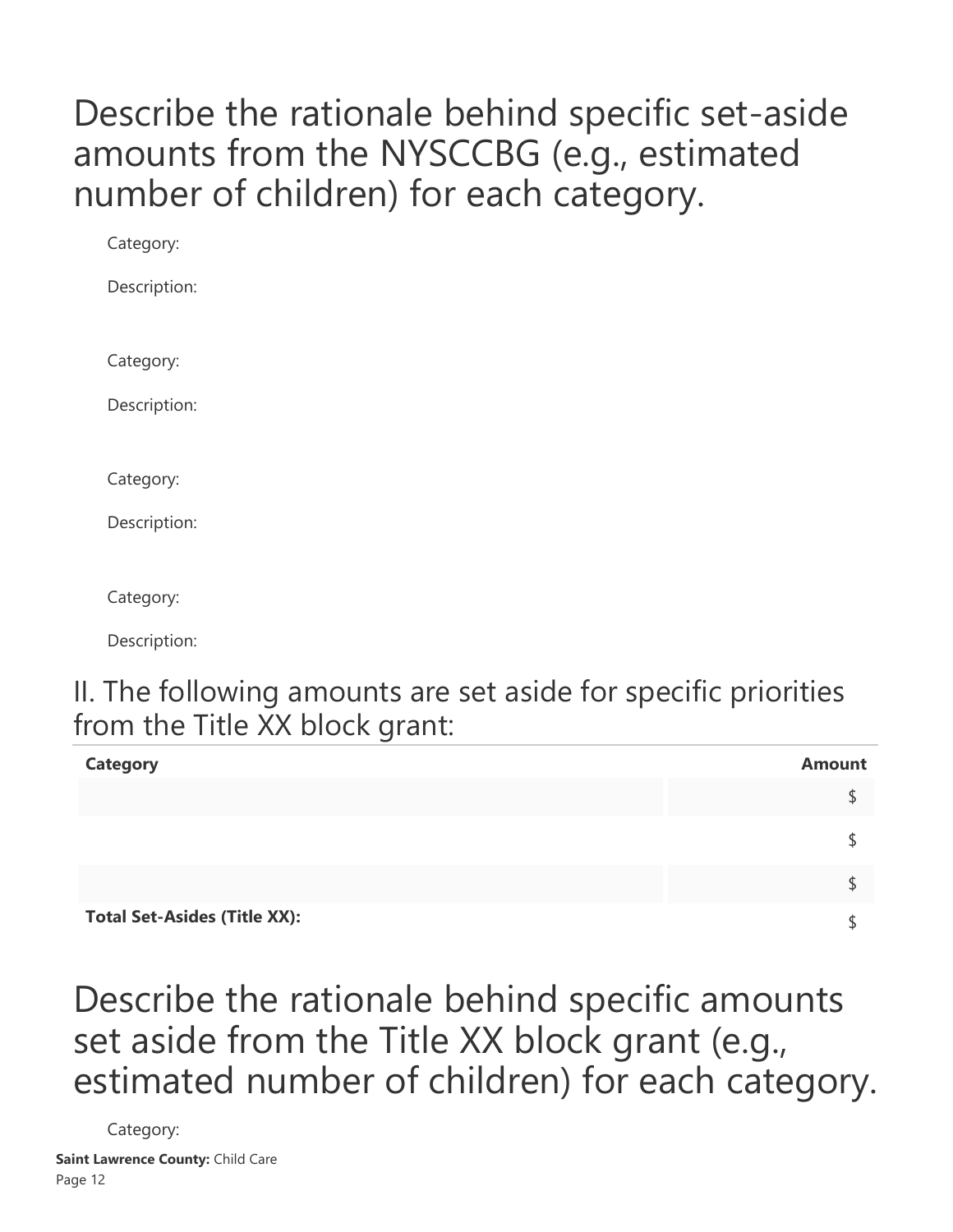Description:

Category:

Description:

Category:

Description:

# Appendix P: Title XX Child Care

1. Enter the projected total of Title XX expenditures for the plan's duration: **\$**

Indicate the financial eligibility limits (percentage of State Income Standard) your district will apply based on family size. Maximum reimbursable limits are 275% for a family of one or two, 255% for a family of three, and 225% for a family of four or more. Districts that are utilizing Title XX funds only for child protective and/or preventive child care services must not enter financial eligibility limits as these services are offered without regard to income.

| <b>Family Size</b>  | <b>Eligibility Limit</b> |
|---------------------|--------------------------|
| <b>Two People</b>   | %                        |
| <b>Three People</b> | %                        |
| <b>Four People</b>  | %                        |

### **2. Programmatic Eligibility for Income Eligible Families (check all that apply)**

- Employment
- Seeking employment
- Homelessness
- Education / training
- Illness / incapacity
- Domestic violence
- Emergency situation of short duration
- Participating in an approved substance abuse treatment program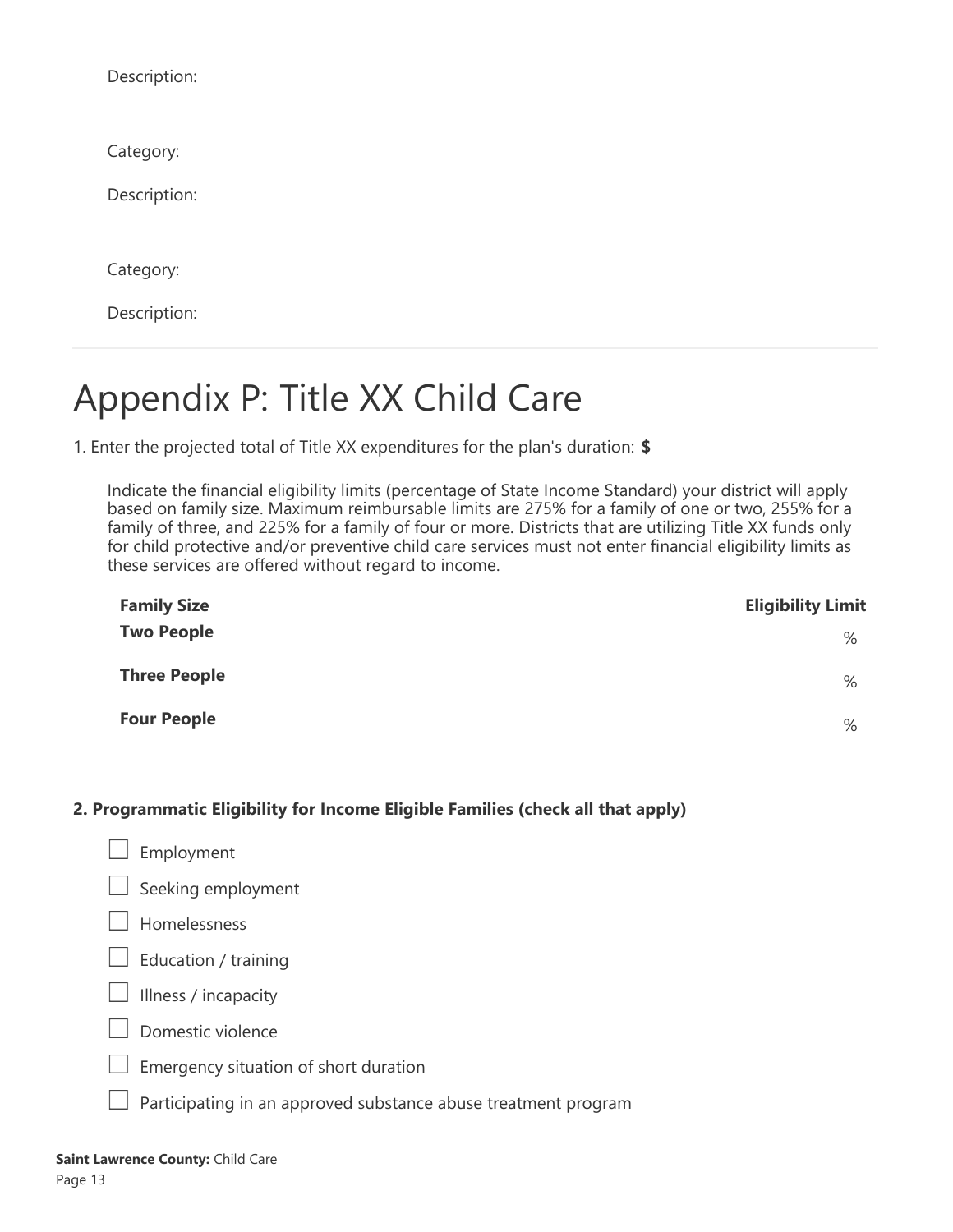### **3. Does the district apply any limitations to the programmatic eligibility criteria?**

 $\bigcap$  Yes

 $O$  No

If yes, describe eligibility criteria:

### **4. Does the district prioritize certain eligible families for Title XX funding?**

- $\bigcirc$  Yes
- $\bigcirc$  No

If yes, describe which families will receive priority:

### **5. Does the district use Title XX funds for child care for open child protective services cases?**

- $\bigcap$  Yes
- $\bigcap$  No

### **6. Does the district use Title XX funds for child care for open child preventive services cases?**

- $\bigcirc$  Yes
- $\bigcirc$  No

### Appendix Q: Additional Local Standards for Child Care Providers

The district may propose local standards in addition to the State standards for legally-exempt providers who will receive child care subsidies issued by the district. This appendix must be completed for **each** additional local standard that the district wants to implement.

The district must coordinate with the local Enrollment Agency, including, but not limited to:

- Informing the Enrollment Agency of the intent to request an additional standard.
- Developing the stepwise process referenced in Question 5.
- Ensuring that no significant burden of work shall be incurred by the Enrollment Agency as a result of the additional local standard, unless such work is addressed in a separate contract or a formal agreement is in place, which are referenced in Question 3.
- Sharing any consent/release form that may be required.
- Keeping the Enrollment Agency informed of the approval status.

### **1. Select the additional local standard that will be required of child care providers/programs.**

 $\bigcirc$  Verification, using the district's local records, that the provider has given the caretaker complete and accurate information regarding any report of child abuse or maltreatment in which he or she is

**Saint Lawrence County:** Child Care

Page 14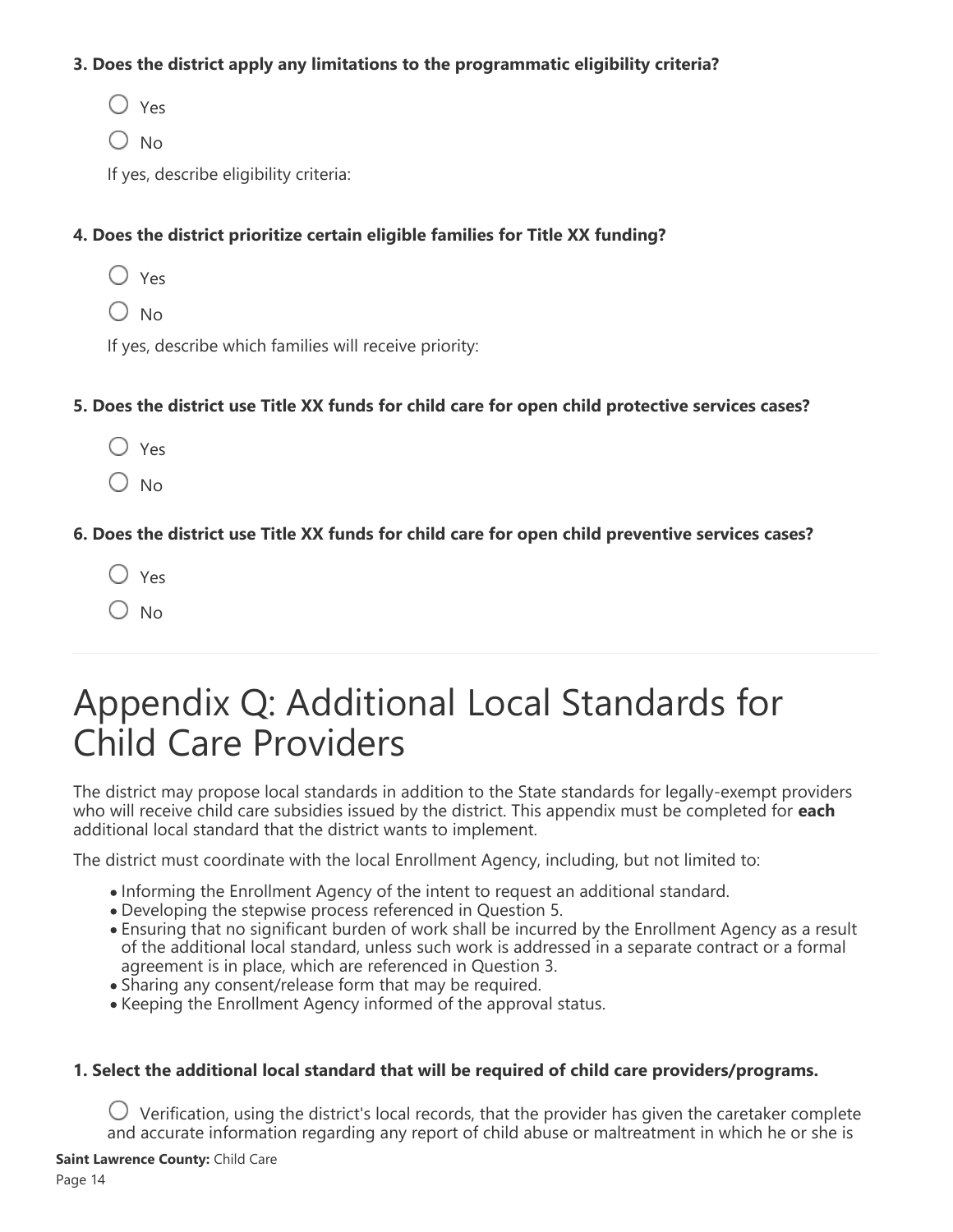named as an indicated subject



 $\bigcirc$  Local criminal background check

 $\bigcirc$  Require providers caring for subsidized children for 30 or more hours a week participate in the Child and Adult Care Food Program (CACFP).

*Note that districts are required to notify the Enrollment Agency, using the OCFS-2114, District Notification to Legally-Exempt Caregiver Enrollment Agency, of all providers on the referral list for whom the requirement is "not applicable."*



 $\left(\begin{array}{c} \end{array}\right)$ **Other** *Please decribe:*

#### **2. Check below the type of child care program to which the additional local standard will apply and indicate the roles of the persons to whom it will apply in cases where the standard is person-specific.**

| Legally-exempt family child care program                                                                       |
|----------------------------------------------------------------------------------------------------------------|
| Provider                                                                                                       |
| Provider's employee                                                                                            |
| Provider's volunteer                                                                                           |
| Provider's household member age 18 or older                                                                    |
| Legally-exempt in-home child care program                                                                      |
| Provider                                                                                                       |
| Provider's employee                                                                                            |
| Provider's volunteer                                                                                           |
| Legally-exempt group provider / program not operating under the auspices of another<br>government agency       |
| Provider / director                                                                                            |
| Provider's employee                                                                                            |
| Provider's volunteer                                                                                           |
| Legally-exempt group provider / program operating under the auspices of another government<br>or tribal agency |
| Provider / director                                                                                            |



Provider's employee

Provider's volunteer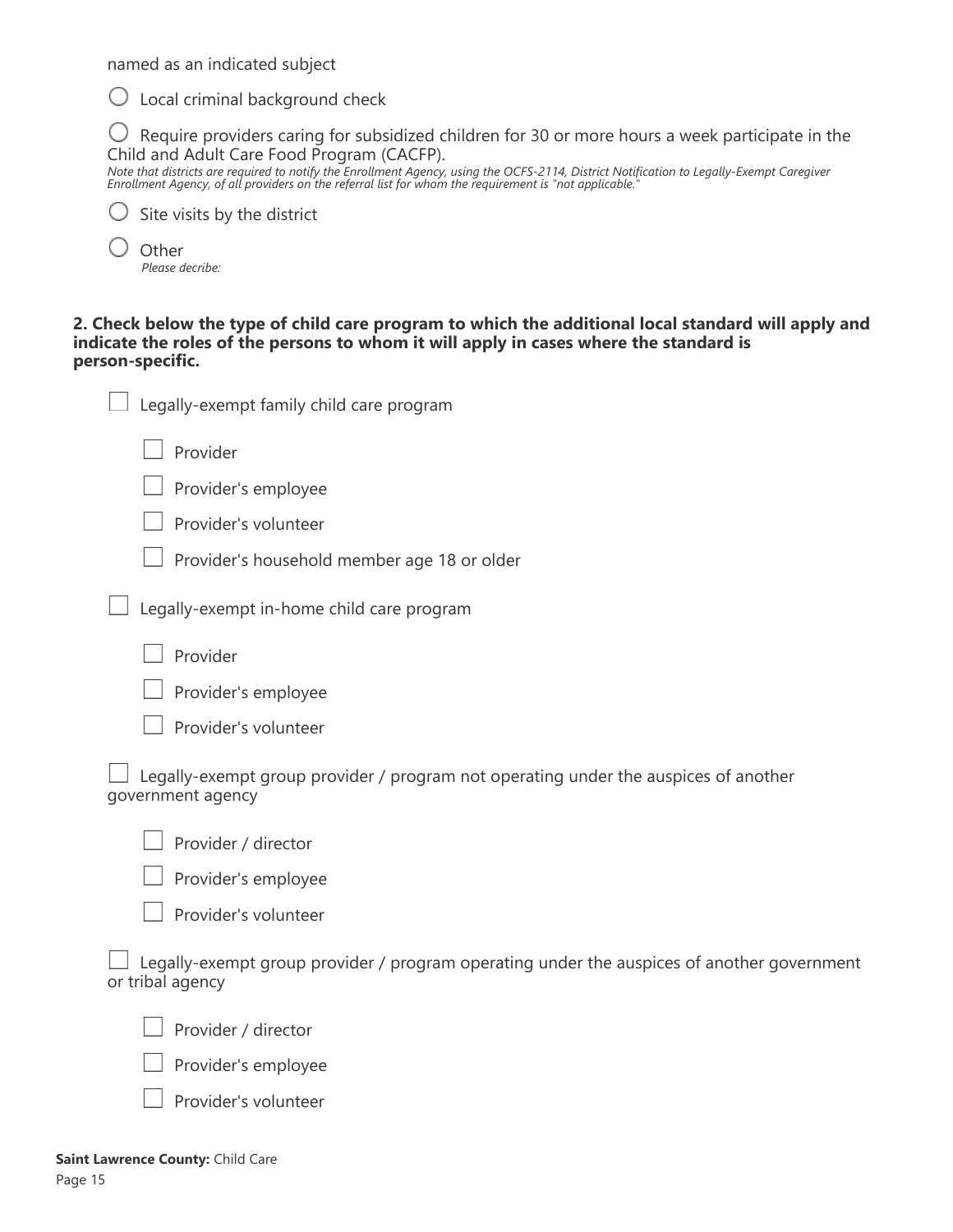**2a. Exceptions: There may be instances when the district may be unable to enact the additional standard, such as, the applicable person may reside outside of the district's jurisdiction, or the site of care may not be located within the district. In such cases, the district may create an exception to the applicability stated above.**

| Note: The Child Care Facility System cannot track such exceptions and, therefore, the district remains responsible for notifying the applicable |
|-------------------------------------------------------------------------------------------------------------------------------------------------|
| Enrollment Agency, using the OCFS-2114, District Notification to Legally-Exempt Caregiver Enrollment Agency, that an additional standard is     |
| "not applicable" to the specific provider/person named on the referral list.                                                                    |

**Place a check mark below to show any exception to the applicability of this Local Additional Standard to programs or roles previously identified.**

|  |                                         |  |  |  |  | $\Box$ a. The district will not apply this additional local standard when the applicable person resides |  |
|--|-----------------------------------------|--|--|--|--|---------------------------------------------------------------------------------------------------------|--|
|  | outside of the subsidy-paying district. |  |  |  |  |                                                                                                         |  |

 b. The district will not apply this additional local standard when the **program's site of care is located outside** of the subsidy-paying district.

 $\Box$  c. The district will not apply this additional local standard when **the informal provider is younger than 18 years** of age.

**3. Districts are responsible for implementation of the additional local standard unless they have a formal agreement or contract with another organization. Check the organization that will be responsible for the implementation of the additional local standard.**

 $\bigcirc$  Local social services staff

*Provide the name of the unit and contact person:*

 $\bigcirc$  Contracted agency (must correspond to Appendix K, Question 3b) *Provide the name of the agency and contact person:*

*Note: Costs associated with the additional local standard cannot be passed on to the provider.*

#### **4. Are there any fees or other costs associated with the additional local standard?**

 $\bigcirc$  Yes

 $\bigcirc$  No

*Note: Costs associated with the additional local standard cannot be passed on to the provider.*

**5. Describe, in chronological order, the steps for conducting the additional local standard. Include how the district will retrieve referrals from CCFS, communicate with providers and other applicable persons, determine compliance with the additional local standard, inform the Enrollment Agency whether the additional local standard has been "met," "not met" or is "not applicable" and monitor its timeliness. Include all agencies involved and their roles. Note that the district's procedures must be in accordance with 12-OCFS-LCM-01.**

**6. Indicate how frequently the additional local standard will be applied. Answer both questions.**

#### **1. The Standard will be applied:**

At initial enrollment and re-opening

 $\perp$  At each re-enrollment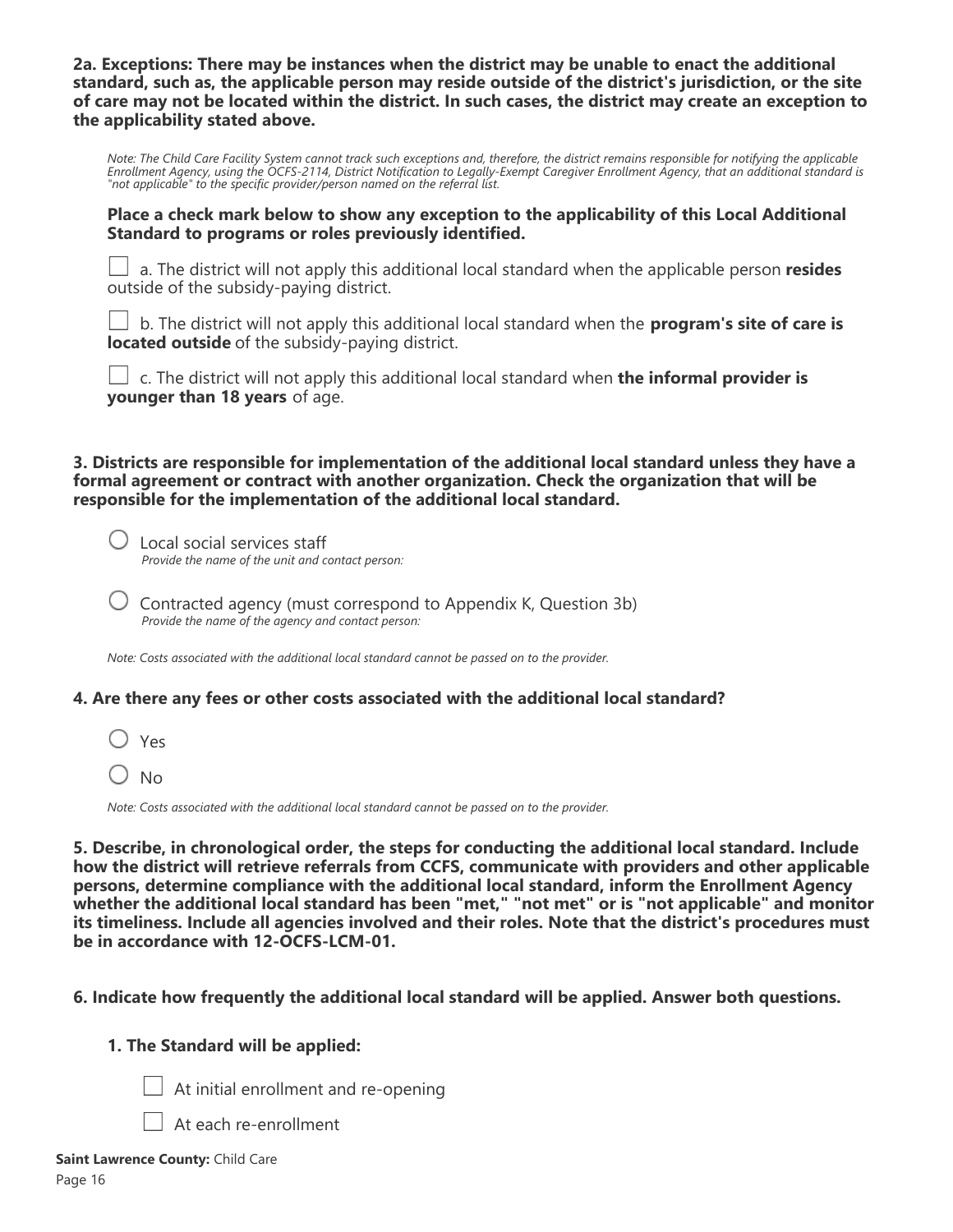### **2. The district will assess compliance with the additional local standard:**

*During the enrollment review period,* and the district will notify the Enrollment Agency of the results within 25 days from the E-Notice referral date.

*During the 12-month enrollment period,* and the district will notify the Enrollment Agency of the results promptly. Note that this option is always applicable to an additional local standard requiring participation in CACFP.

### **7. Describe the justification for the additional local standard in the space below.**

### Appendix R: Payment to Child Care Providers for Absences

### **1. The following providers are eligible for payment for absences (check all that are eligible):**



Group family day care



Legally-exempt group

School-age child care

### **2. Our district will only pay for absences to providers with which the district has a contract or letter of intent.**

- Yes
- $\odot$  No

### **3. Base Period:**

 $\bigcap$  3 months

 $\odot$  6 months

### **4. Number of absences allowed per child during base period:**

| <b>Period</b>                | <b>Routine</b><br><b>Limits</b><br>$#$ of days) | <b>Extenuating</b><br><b>Circumstances</b><br>$#$ of days) | <b>Total Number of Absences</b><br><b>Allowed</b><br>$#$ of days) |
|------------------------------|-------------------------------------------------|------------------------------------------------------------|-------------------------------------------------------------------|
| In a Month                   | 8                                               |                                                            |                                                                   |
| <b>Base</b><br><b>Period</b> | 8                                               |                                                            |                                                                   |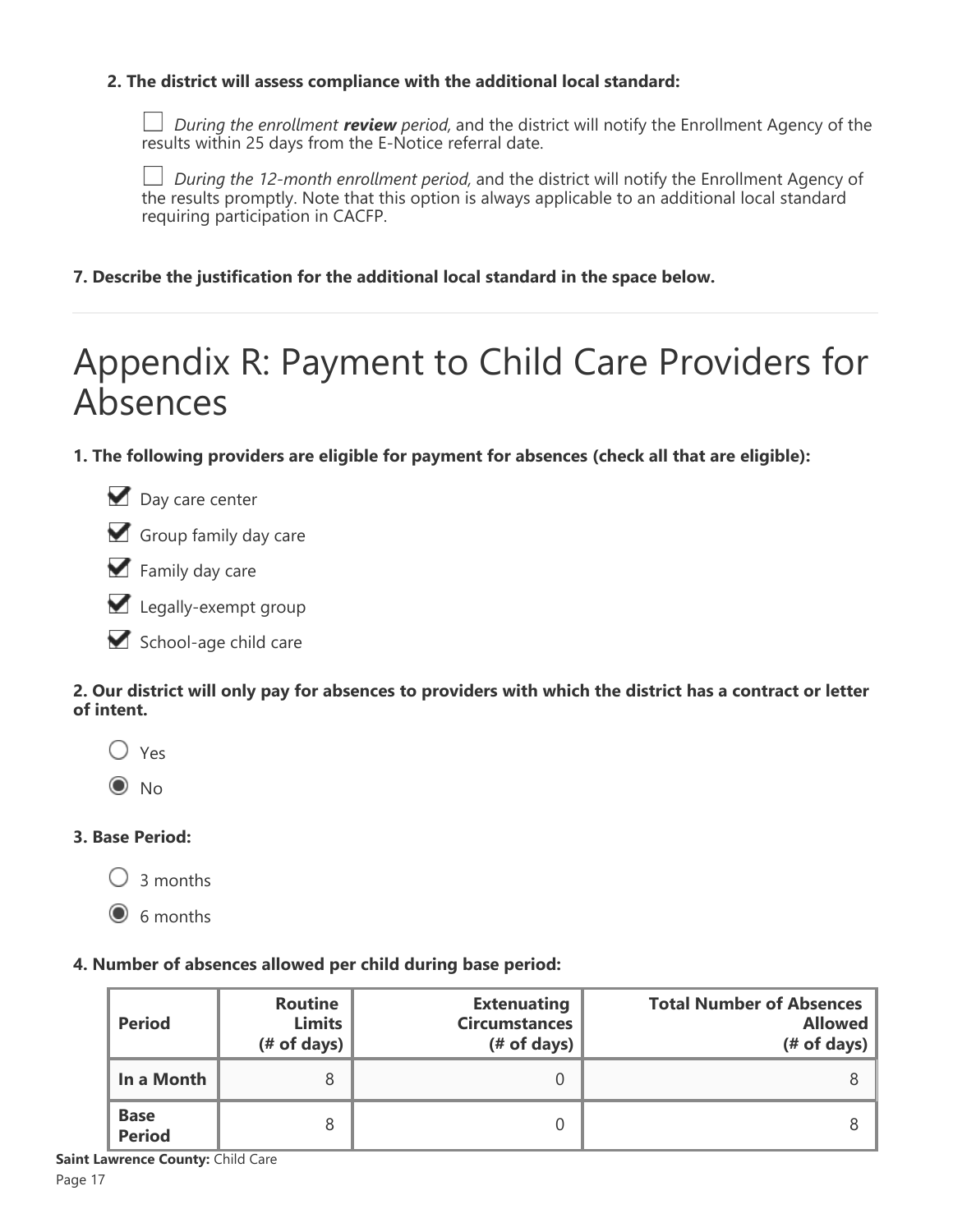### **5. List reasons for absences for which the district will allow payment:**

Illness for any household member Dr. appointments Death in family Court appointments

### **6. List any limitations on the above providers' eligibility for payment for absences:**

Parent will need supporting documents for allowable absences

*Note: Legally-exempt family child care and in-home child care providers are not eligible to receive payment for absences.*

### Appendix S: Payment to Child Care Providers for Program Closures

**1. The following providers are eligible for payment for program closures:**





- Family day care
- Legally-exempt group
- School-age child care

**2. The district will only pay for program closures to providers with which the district has a contract or letter of intent.**

 Yes  $\odot$  No

**3. Enter the number of days allowed for program closures (maximum allowable time for program closures is five days):**

5

### **4. List the allowable program closures for which the district will provide payment.**

Closures allowed for inclement weather and the following holidays:

New Year's Eve

New Year's Day

Memorial Day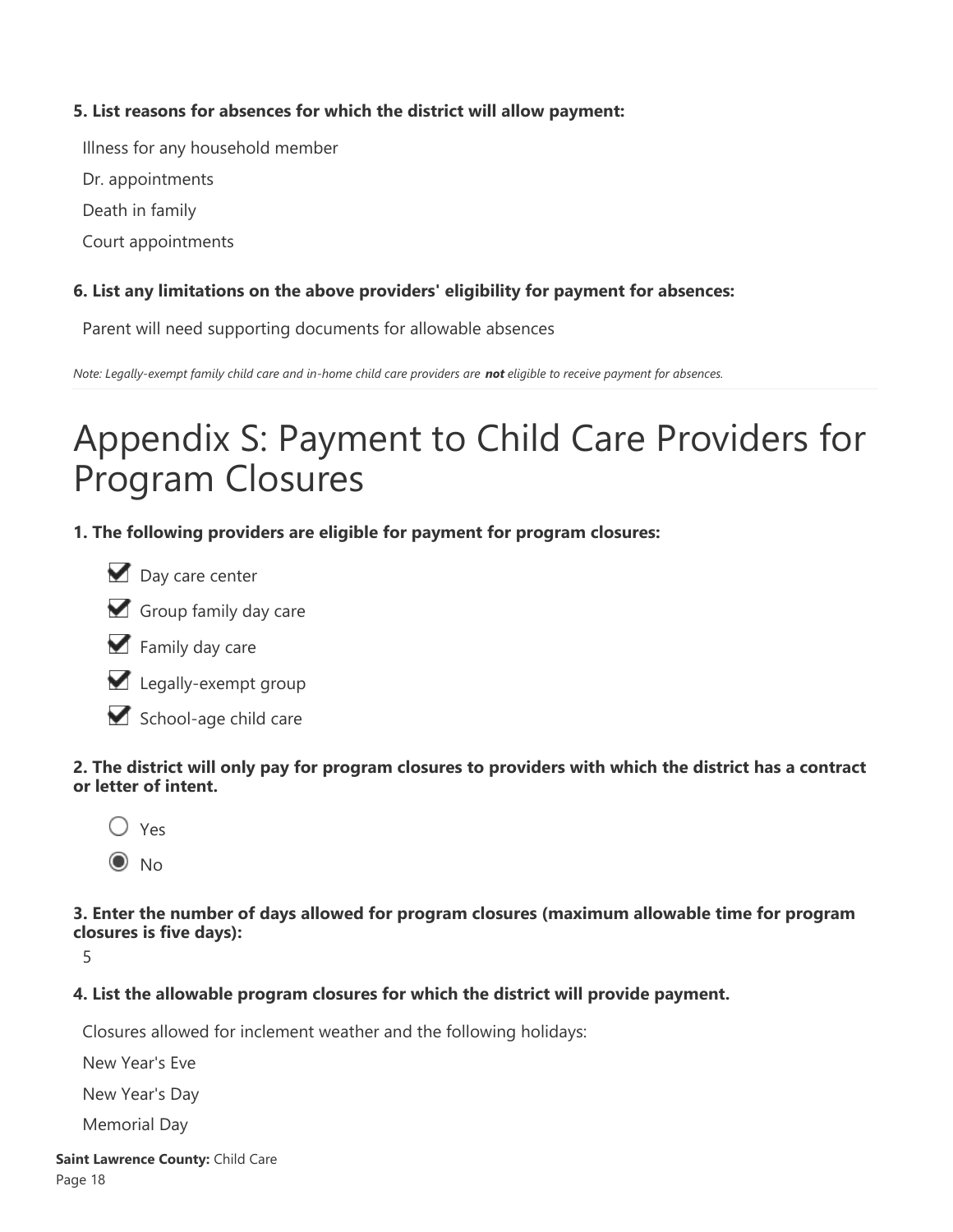Independence Day Labor Day Thanksgiving Day Christmas Eve Christmas Day

*Note: Legally-exempt family child care and in-home child care providers are not allowed to be reimbursed for program closures.*

### Appendix T: Transportation, Differential Payment Rates, Enhanced Market Rate for Legally-Exempt Family and In-Home Providers, and Sleep

### **1. Are there circumstances where the district will reimburse for transportation?**



**2. If the district will reimburse for transportation, describe any circumstances and limitations the district will use to reimburse. Include what type of transportation will be reimbursed (public and/or private) and how much your district will pay (per mile or trip). Note that if the district is paying for transportation, the Program Matrix in the Welfare Management System (WMS) should reflect this choice.**

N/A

### **II. Differential Payment Rates**

1. Districts must complete the Differential Payment Rate Percent (%) column in the table below for each of the four (4) differential payment rate categories. For the two (2) categories that require a state minimum five percent (5%) differential payment rate, the district must enter "5%" or, if it chooses, a higher rate up to 15%.

The other two (2) differential payment rate categories in the table below are optional. If the district chooses not to set differential payment rates, the district must enter zero. If the district chooses to set a differential payment rate, enter the appropriate percentage up to 15 percent (15%). Note that if the district selects a differential payment rate for nationally accredited programs, then that rate must be in the range of five percent (5%) to 15 percent (15%).

| <b>Differential Payment Rate Category</b>                                                     | <b>Differential</b><br><b>Payment Rate</b><br><b>Percent</b> | <b>Instructions</b>                                                   |
|-----------------------------------------------------------------------------------------------|--------------------------------------------------------------|-----------------------------------------------------------------------|
| <b>Homelessness: Licensed and Registered Providers</b><br><b>State required minimum of 5%</b> | 5%                                                           | Enter a percentage (%):<br>5% to 15%. (Must enter at<br>least $5\%$ ) |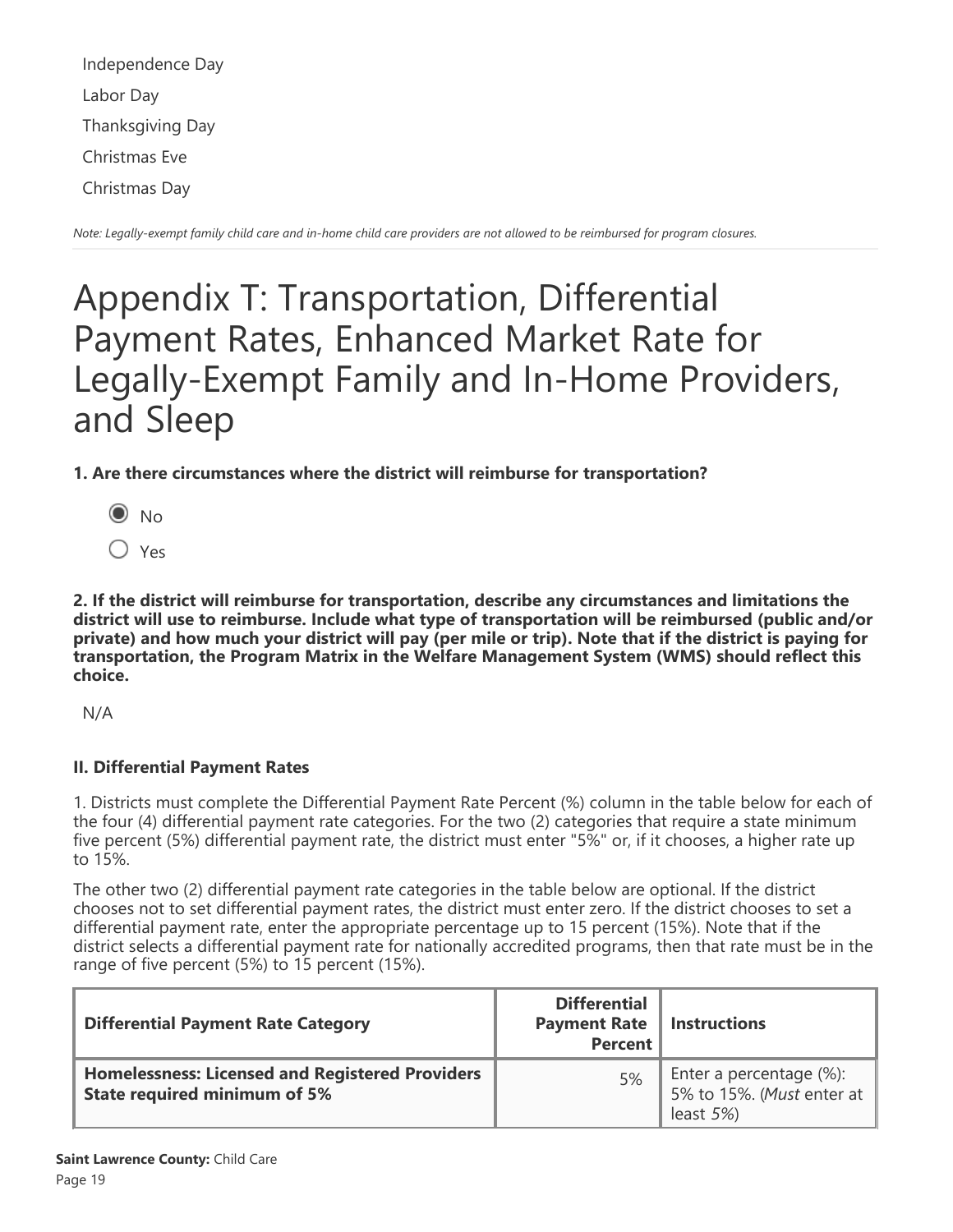| <b>Homelessness: Legally-Exempt Providers</b>                                                                                                                                          | 5%  | Enter 0% or a percentage<br>(%) up to 15%.                                    |
|----------------------------------------------------------------------------------------------------------------------------------------------------------------------------------------|-----|-------------------------------------------------------------------------------|
| <b>Non-traditional Hours: All Providers State</b><br>required minimum of 5%                                                                                                            | 10% | Enter a percentage (%):<br>5% to 15%. (Must enter at $\vert$<br>least $5\%$ ) |
| <b>Nationally Accredited Programs: Licensed and</b><br>Registered Providers Legally-exempt child care providers are<br>not eligible for a differential payment rate for accreditation. | 5%  | Enter 0% or a percentage<br>(%) from 5% to 15%.                               |

**2. Generally, differential payment rates may not exceed 25% above the applicable market rate or actual cost of care. However, a district may request a waiver from the Office to establish a payment rate that is in excess of 25% above the applicable market rate upon showing that the 25% maximum is insufficient to provide access within the district to child care providers or services that offer care addressing more than one of the differential payment rate categories. However, if your district wants to establish a payment rate that is more than 25% above the applicable market rate, describe below why the 25% maximum is insufficient to provide access to such child care providers or services.**

N/A

**III. Enhanced Market Rate for Legally-Exempt Family and In-Home Child Care Providers**

**1. Indicate if the district is electing to establish a payment rate that is in excess of the enhanced market rate for legally-exempt family and in-home child care providers who have completed 10 or more hours of training annually and the training has been verified by the legally-exempt caregiver enrollment agency.**

 $\bigcirc$  No  $\odot$  Yes

**2. If yes, indicate percent, not to exceed 75% of the child care market rate established for registered family day care.**

75%

### **IV. Sleep**

**1. Does the district choose to pay for child care services while a caretaker that works a second or third shift sleeps?**

 $\bigcirc$  No O Yes

#### **2. The following describes the standards the district will use to evaluate whether to pay for child care services while a caretaker that works a second or third shift sleeps, as well as any limitations pertaining to payment:**

Verification of hours worked and the request for sleep time will be reviewed on a case by case basis. Payment limited to hours when the children are in the home without another caregiver. Prior approval is required and will be bases on the household composition, the age of the children and the need.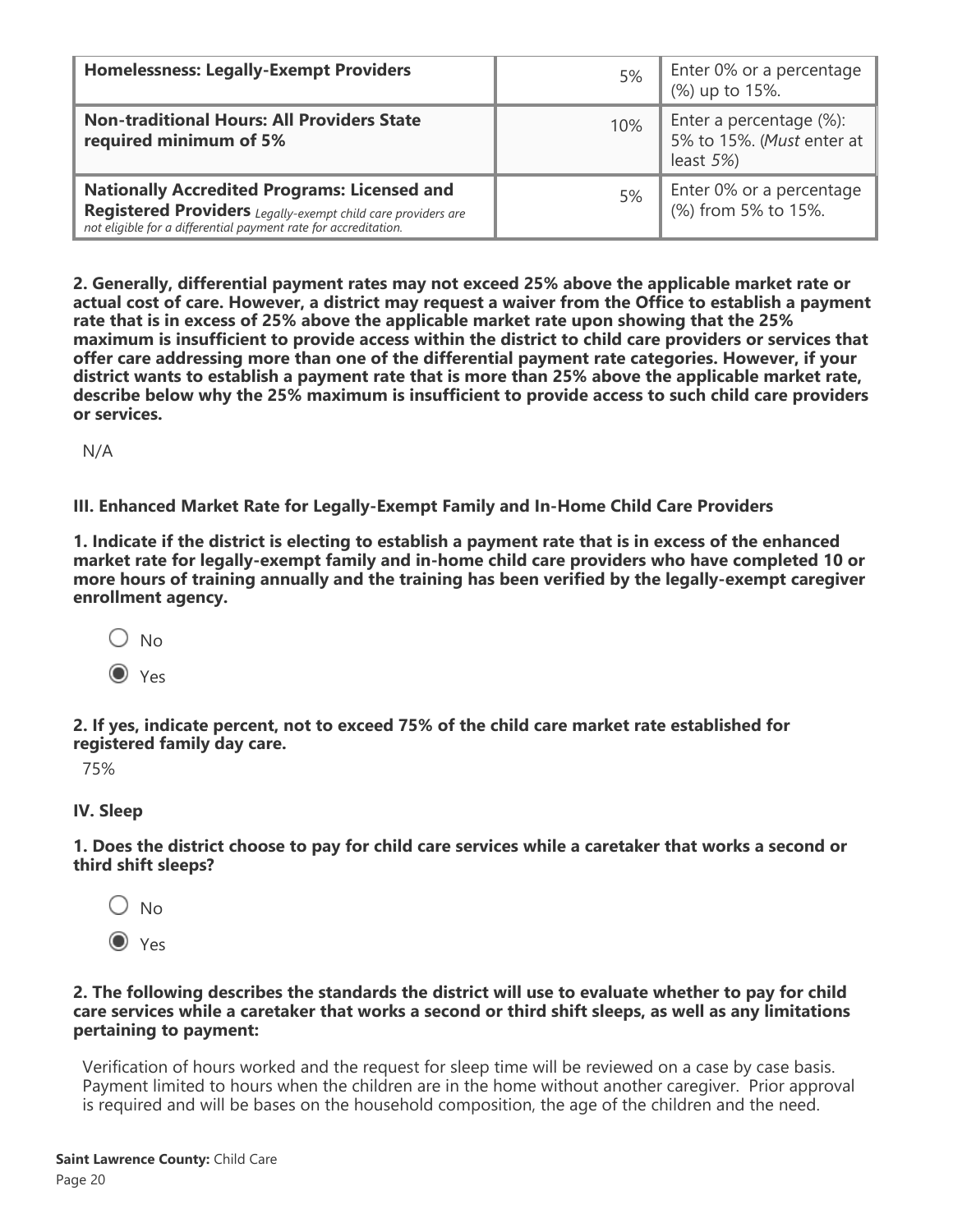**3. Indicate the number of hours allowed by your district per day (maximum number of hours allowed is eight).**

6

### Appendix U: Child Care Exceeding 24 Hours, Child Care Services Unit, Waivers, and Breaks in Activities

### **I. Child Care Exceeding 24 Hours**

**1. Child care services may exceed 24 consecutive hours when such services are provided on a short-term emergency basis or in other situations where the caretaker's approved activity necessitates care for 24 hours on a limited basis. Check below under what circumstances the district will pay for child care exceeding 24 hours.**

 $\blacksquare$  On a short-term or emergency basis

 $\blacktriangleright$  The caretaker's approved activity necessitates care for 24 hours on a limited basis

### **2. Describe any limitations on the payment of child care services that exceed 24 consecutive hours.**

With appropriate documentation; may need prior approval if possible

### **II. Child Care Services Unit (CCSU)**

**1. Indicate below if your district will include 18-, 19-, or 20-year-olds in the CCSU for determining family size and countable family income.**

**a. The district will include the following in the CCSU (check all that apply)**

 $\Box$  18-year-olds 19-year-olds

 $\Box$  20-year-olds

**OR**

**b. The district will only include the following in the CCSU when it will benefit the family (check all that apply)**

18-year-olds  $19$ -year-olds

20-year-olds

### **2. Describe the criteria your district will use to determine whether or not 18-, 19-, or 20-year olds**